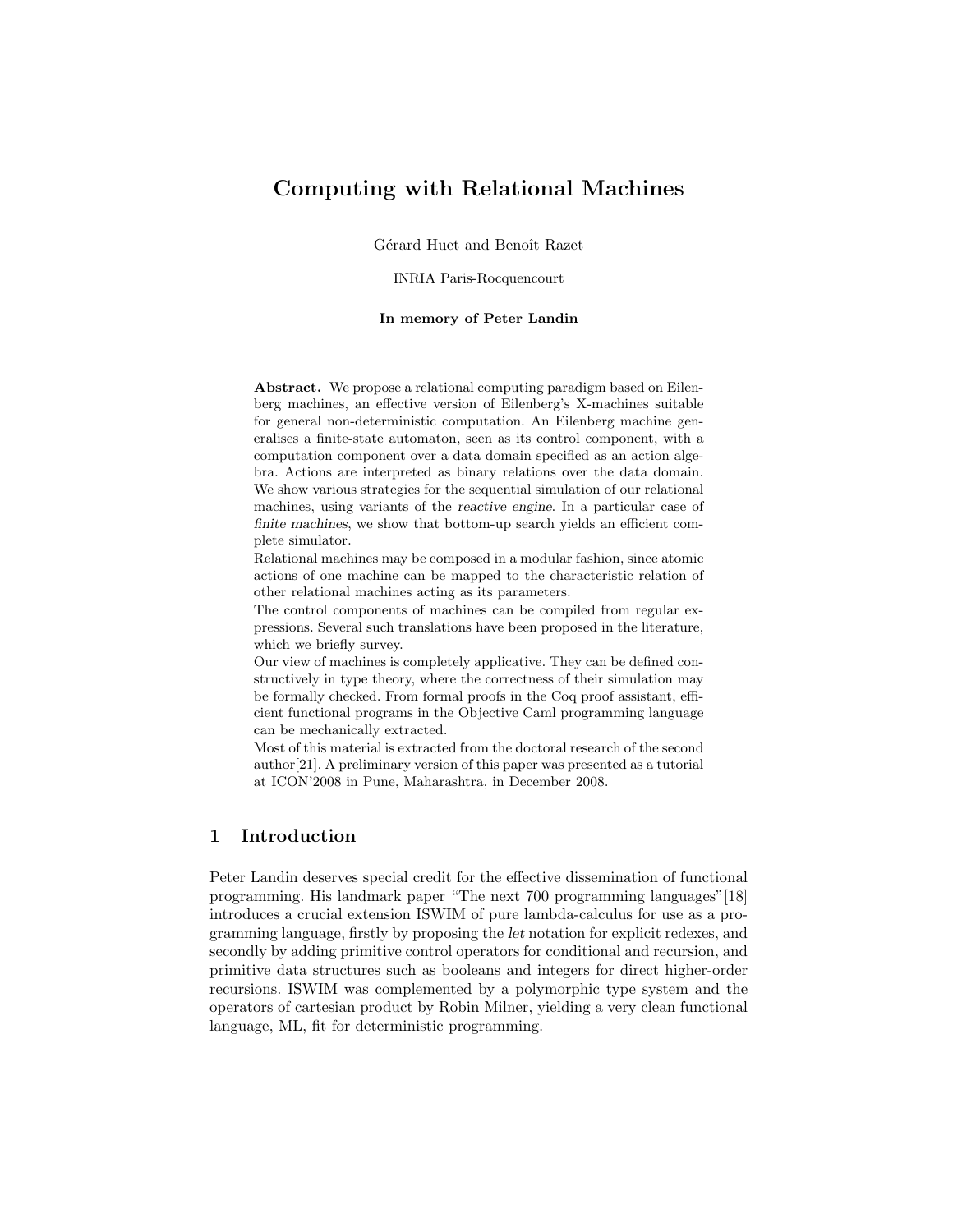Computing in a non-deterministic way has not been adapted to a uniform elegant programming language in the same manner so far. Of course, Dijkstra's Guarded Command Language (GCL) allows non-deterministic choice in pattern matching, but it stayed as a pencil and paper language usable for proofs in predicate transformer semantics, rather than production programming. Prolog is an attempt at logic programming seen as the non-deterministic search for the satisfiability of Horn clauses, but it is notoriously weak at controling the search for solutions, in the absence of programmable tactics. The Prolog user can control this search solely by reordering the clauses of the program, and inserting "cut" primitives that break the applicative semantics of the language. Later constraint programming languages suffer similar problems, and the user of such "blackbox computers" is torn between his fear of ad-hoc programming of backtracking processes in a conventional deterministic language, and his loathing of being the hostage of generic tactics ill-fitted to his particular problem.

Actually non-deterministic computation is fairly straightforward if one has a clear notion of the search space of the problem, if fairness is enforced (either by termination or by non-starvation tactics), and if higher-order applicative programming is used. Higher-order gives you continuations and streams for your enumerative processes, and when you resume search at backtracking points you retrieve the stored state of the computing thread, without risk of corruption by side effects. This style of programming may be systematized within a very general framework for relational computation, using ML as its core deterministic engine. Furthermore, the control of such non-deterministic relational search fits well within a very elegant proposal of Samuel Eilenberg for generalizing finitestate automata with more abstract X-machines[9]. Formal semantics of computable relations may then be developed within the actions algebras of Vaughan Pratt[19].

We propose here this relational programming paradigm, implemented as an ML library of parametric modules, as a tribute to Peter Landin and Samuel Eilenberg.

# 2 Machines

#### 2.1 Relational machines

We shall define a notion of abstract machine inspired from the work of Eilenberg (X-machines, presented in his magnum opus on automata theory[9]). Our machines are non-deterministic in nature. They comprise a control component, similar to the transitions state diagram of a (non-deterministic) automaton. These transitions are labeled by action generators. Action expressions over free generators, generalizing regular expressions from the theory of languages, provide a specification language for the control component of machines. A program, or action expression, compiles into control components according to various translations. Control components in their turn may be compiled further into transition matrices or other representations.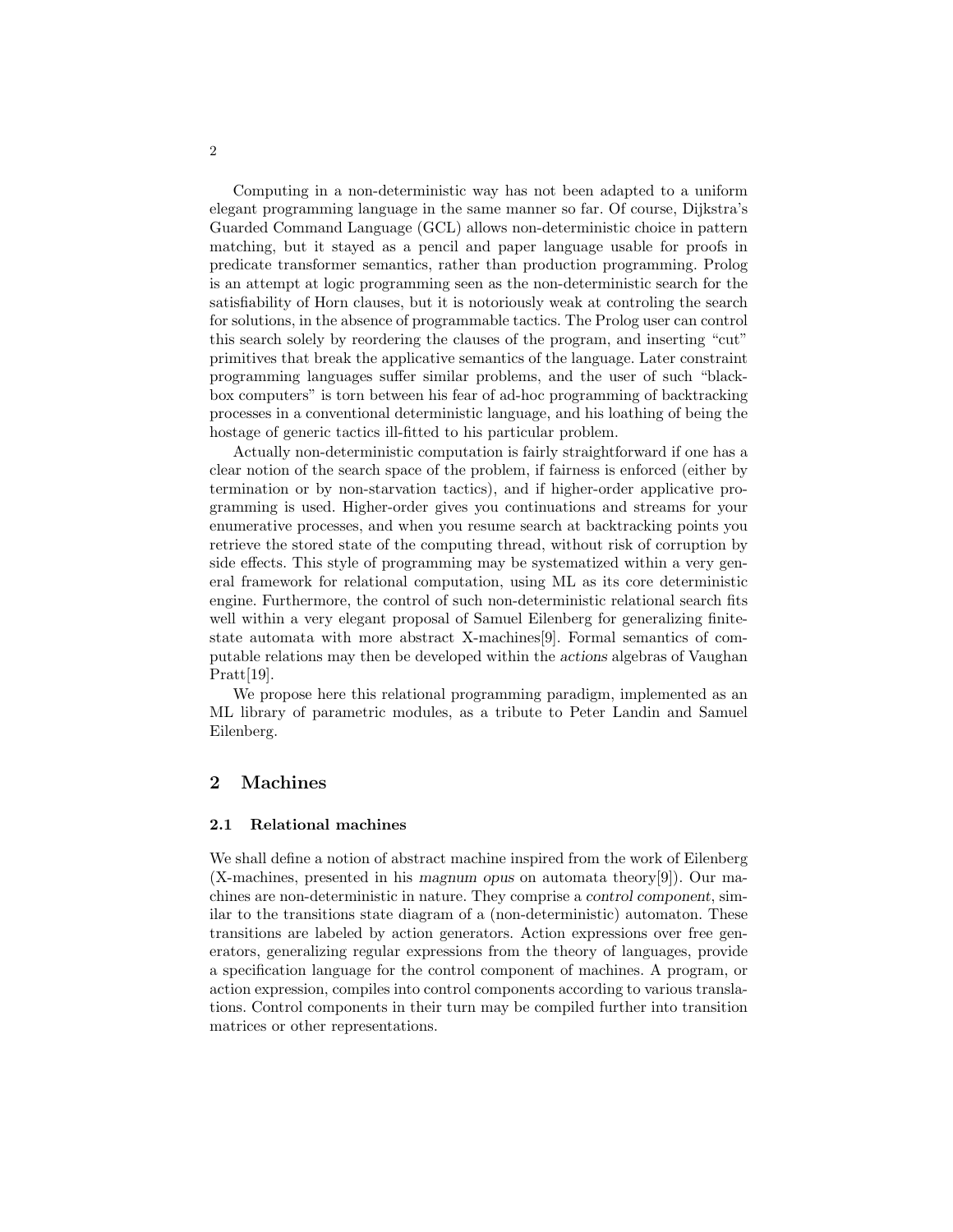Our machines also comprise a data component, endowed with a relational semantics. That is, we interpret action generators by semantic attachments to binary relations over the data domain. These relations are themselves represented as functions from data elements to streams of data elements. This applicative apparatus replaces the imperative components of traditional automata (tapes, reading head, counters, stacks, etc) by clear mathematical notions.

We shall now formalise these notions in a way that will exhibit the symmetry between control and data. First of all, we postulate a finite set  $\Sigma$  of parameters standing for the names of the primitive operations of the machine, called generators.

For the control component, we postulate a finite set S of states and a transition relation map interpreting each generator as a (binary) relation over S. This transition relation interpretation is usually presented as a curried transition function  $\delta$  mapping each state in S to a finite set of pairs  $(a, q)$  with a a generator and  $q$  a state. This set can in turn be implemented as a finite list of such pairs.

Finally, we select in S a set of initial states and a set of accepting states.

For the data component, we postulate a set D of data values and a computation relation map interpreting each generator as a (binary) relation over D. Similarly as for the control component, we shall curry this relation map as a computation function mapping each generator a in  $\Sigma$  to a function  $\rho(a)$  in  $D \to \varphi(D)$ . Now the situation is different from control, since D and thus  $\varphi(D)$ may be infinite. In order to have a constructive characterization, we shall assume that D is recursively enumerable, and that each  $\rho(a)$  maps  $d \in D$  to a recursively enumerable subset of  $\mathcal{O}(D)$ . We shall represent such subsets as progressively computed streams of values, as we shall explain in due time.

#### 2.2 Progressive relations as streams

We recall that a recursively enumerable subset of  $\omega$  is the range of a partial recursive function in  $\omega \to \omega$ , or equivalently it is either empty or the range of a (total) recursive function in  $\omega \to \omega$ . None of these two definitions is totally satisfying, since in the first definition we may loop on some values of the parameter, obliging us to dovetail the computations in order to obtain a sequence of elements that completely enumerates the set, and in the second we may stutter enumerating the same element in multiple ways. This stuttering cannot be totally eliminated without looping, for instance for finite sets. Furthermore, demanding total functions is a bit illusory. It means either we restrict ourserves to a non Turing-complete algorithmic description language (such as primitive recursive programs), or else we cannot decide the totality of algorithms demanded by the definition.

We shall here assume that our algorithmic description language is ML, in other words, typed lambda-calculus evaluated in call by value with a recursion operator, inductive types and parametric modules. More precisely, we shall present all our algorithms in Pidgin ML, actually the so-called "revised syntax" of Objective Caml.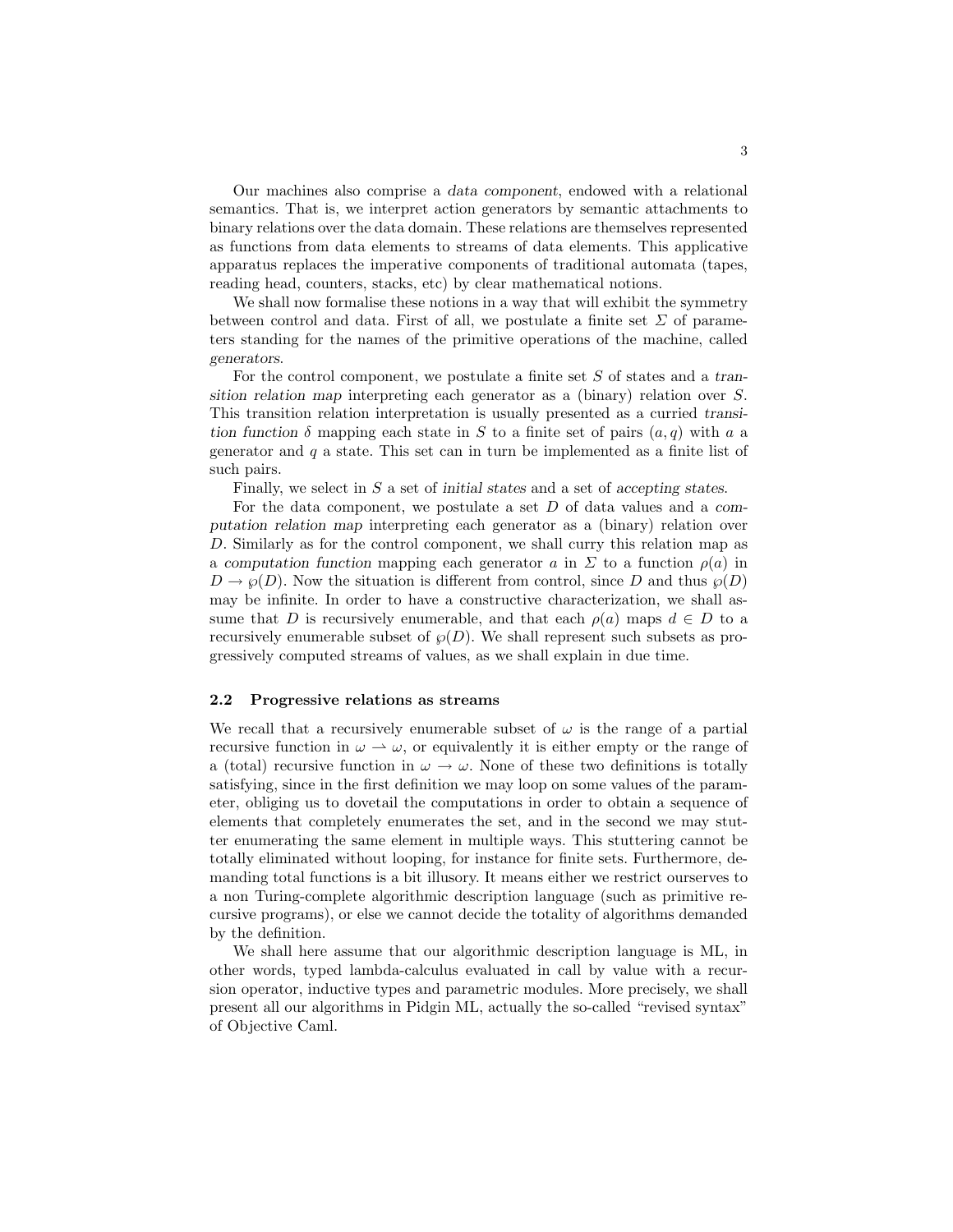In this framework we can define computable streams over a parametric datatype data as follows:

```
type stream 'data =
[ Void
| Stream of 'data and delay 'data
]
and delay 'data = unit \rightarrow stream 'data;
```
This definition expresses that a stream of data values is either Void, representing the empty set, or else a pair  $Stream(d, f)$  with d of type data, and f a frozen stream value, representing the set  $\{d\} \cup F$ , where F may be computed as the stream  $f()$ , where  $\hat{z}$  is syntax for the canonical element in type unit. Using this inductive parametric datatype, we may now define progressive relations by the following type:

type relation 'data = 'data  $\rightarrow$  stream 'data;

### 2.3 Kernel machines

We now have all the ingredients to define the module signature of kernel machines:

```
module type EMK = sig
 type generator;
 type data;
 type state;
 value transition: state \rightarrow list (generator \times state);
 value initial: list state;
 value accept: state \rightarrow bool;
 value semantics : generator \rightarrow relation data;
end;
```
In the following, we shall continue to use  $\Sigma$  (resp. D, S,  $\delta$ ,  $\rho$ ) as shorthand for generator (resp. date, state, transition, semantics). We also write  $I$  for initial and  $T$  for the set of accepting states (for which the predicate accept is true).

A machine is like a blackbox, which evolves through series of non-deterministic computation steps. At any point of the computation, its status is characterized by the pair  $(s, d)$  of its current state  $s \in S$  and its current data value  $d \in D$ . Such a pair is called a cell.

A computation step issued from cell  $(s, d)$  consists in choosing a transition  $(a, s') \in \delta(s)$  and a value  $d' \in \rho(a)(d)$ . If any of these choices fails, because the corresponding set is empty, the machine is said to be blocked; otherwise, the computation step succeeds, and the machine has as status the new cell  $(s', d')$ . We write  $(s, d) \stackrel{a}{\rightarrow} (s', d').$ 

A computation path is a finite sequence of such computations steps:

 $(s_0, d_0) \stackrel{a_1}{\rightarrow} (s_1, d_1) \stackrel{a_2}{\rightarrow} (s_2, d_2) ... \stackrel{a_n}{\rightarrow} (s_n, d_n)$ 

4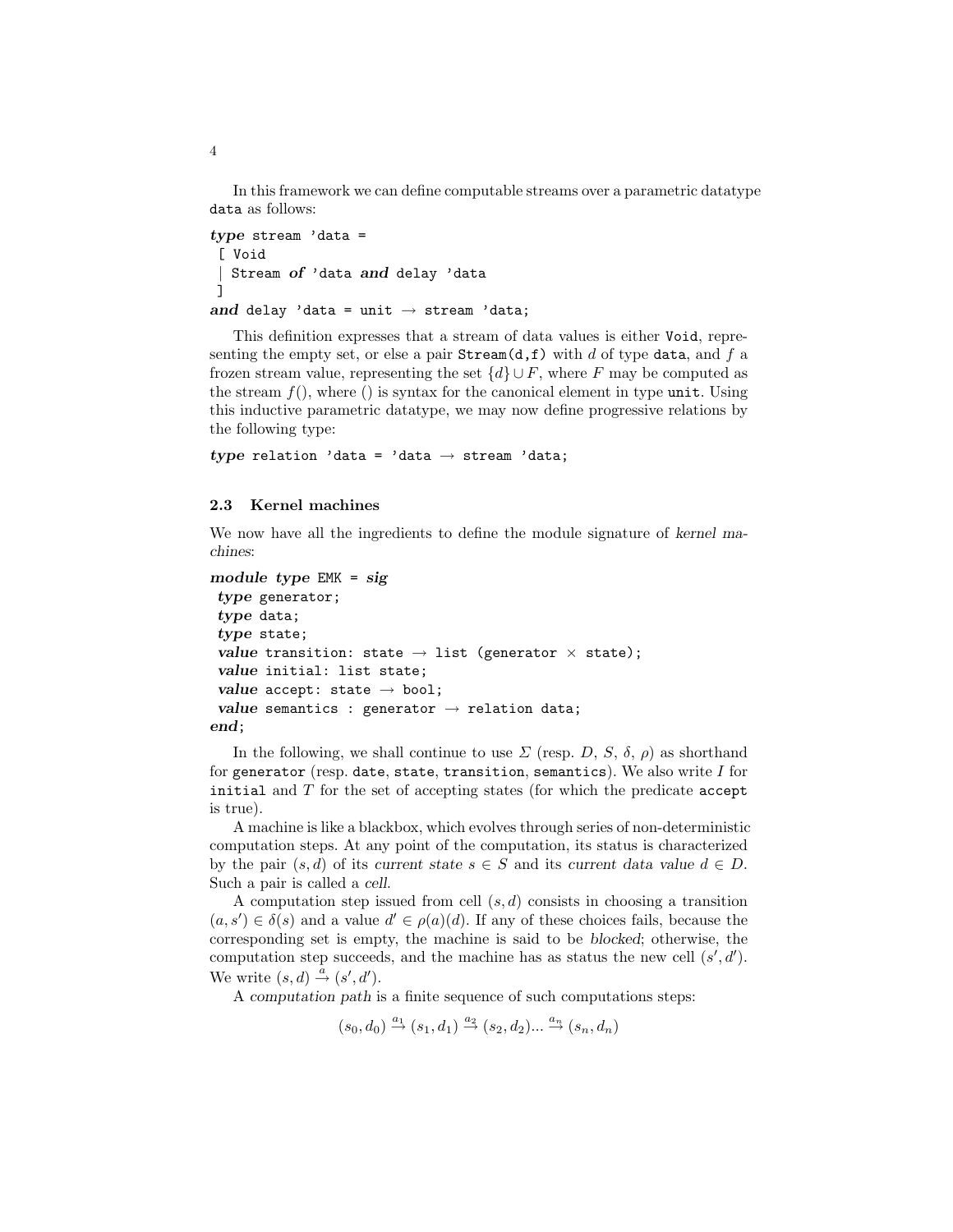The computation is said to be accepting whenever  $s_0 \in I$  and  $s_n \in T$ , in which case we say that the machine accepts input  $d_0$  and computes output  $d_n$ . Note that  $(d_0, d_n)$  belongs to the graph of the composition of relations labeling the path:  $\rho(a_1) \circ \rho(a_2) \circ ... \rho(a_n)$ .

We have thus a very general model of relational calculus. Our machines compute relations over the data domain  $D$ , and we shall thus speak of  $D$ -machines. The "machine language" has the action generators for instructions. Actions compose by computation. Furthermore, a high-level programming language for relational calculus may be designed as an action calculus. The obvious point of departure for this calculus is to consider regular expressions, in other words the free Kleene algebra generated by the set of generators. We know from automata theory various translations from regular expressions to finite-state automata. Every such translation gives us a compiler of our action algebra into the control components of our machines:  $S$ ,  $\delta$ , I and T. The data components, D and  $\rho$ , offer a clean mathematical abstraction over the imperative paraphernalia of classical automata: reading heads, tapes, etc. And we get immediately a programming language enriching the machine language of primitive actions by composition, iteration, and choice.

Indeed, a finite automaton over alphabet  $\Sigma$  is readily emulated by the machine with generator set  $\Sigma$  having its state transition graph as its control component, and admitting the free monoid of actions  $\Sigma^*$  for data domain. Each generator a is interpreted in the semantics as the (functional) relation  $\rho(a)$  =  $L_a^{-1} =_{def} \{ (a \cdot w, w) \mid w \in \Sigma^* \}$  which "reads the input tape". And indeed the language recognized by the automaton is retrieved as the composition of actions along all accepting computations. Here the data computation is merely a trace of the different states of the "input tape".

This example is a particularly simple one, in which data computation is deterministic, since in this case  $\rho(a)$  is a partial function. We may say that such a machine is "data driven". Control will be deterministic too, provided the underlying automaton is deterministic, since every  $\delta(s)$  will then have a unique non-blocking transition. But note that the same control component could be associated with different semantics. For instance, with  $\rho(a) = R_a =_{def} \{(w, w \cdot$ a)  $|w \in \Gamma^* \}$ , the machine will enumerate with its accepting computations the regular language recognized by the automaton.

Let us now turn towards the action calculus.

# 3 Actions

Actions may be composed. We write  $A \cdot B$  for the composition of actions A and B. This operator corresponds to the composition of the underlying relations.

Actions may be iterated. We write  $A^+$  for the iteration of action A. This operator corresponds to the transitive closure of the underlying relation. We postulate an identity action 1 corresponding to the underlying identity relation.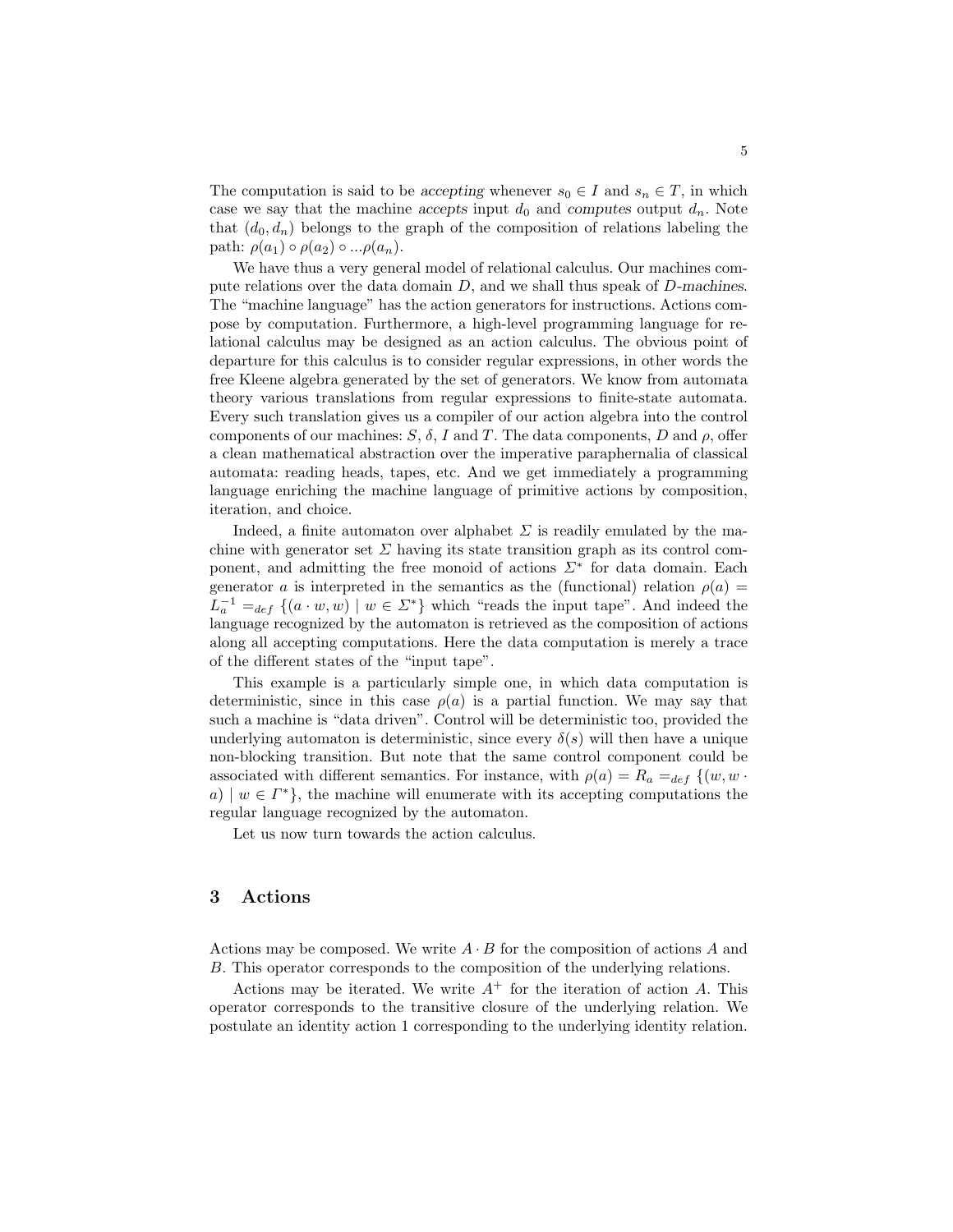Actions may be summed. We write  $A + B$  for the sum of actions A and B. This corresponds to the union of the underlying relations. We note  $A^*$  for  $1+A^+$ . We also postulate an empty action 0.

The algebraic structure of actions is that of a composition monoid:

$$
(A \cdot B) \cdot C = A \cdot (B \cdot C)
$$

$$
A \cdot 1 = 1 \cdot A = A
$$

It is completed, for union, as an idempotent abelian monoid:

$$
(A + B) + C = A + (B + C)
$$

$$
A + B = B + A
$$

$$
A + 0 = 0 + A = A
$$

$$
A + A = A
$$

We postulate distributivity of these two operations:

$$
A \cdot (B + C) = A \cdot B + A \cdot C
$$

$$
(A + B) \cdot C = A \cdot C + B \cdot C
$$

$$
A \cdot 0 = 0 \cdot A = 0
$$

Thus, so far, actions form an idempotent semiring. Defining  $A \leq B =_{def} A + B =$ B, the partial ordering  $\leq$  makes the algebra of actions an upper semilattice.

As for iteration (which will be interpreted over relations by transitive-reflexive closure), we follow Pratt [19] in adding implications between actions, in order to get an algebraic variety. This is in contradistinction with Kleene algebras, which only form a quasi variety, and need conditional identities for their complete axiomatisation as shown by Kozen[16]. Nevertheless, actions algebras form a conservative extension of Kleene algebras, and thus do not introduce spurious consequences for regular expressions.

Thus we postulate  $\leftarrow$  and  $\rightarrow$ , corresponding to relational semi-complements:

$$
\rho \to \sigma = \{(v, w) \mid \forall u \ u \rho v \Rightarrow u \sigma w \}
$$

$$
\sigma \leftarrow \rho = \{(u, w) \mid \forall v \ w \rho v \Rightarrow u \sigma v \}
$$

and we axiomatise actions as residuation algebras, following Kozen [17]:

$$
A \cdot C \leq B \Leftrightarrow C \leq A \to B
$$
  

$$
C \cdot A \leq B \Leftrightarrow C \leq B \leftarrow A
$$

or alternatively we may replace these two equivalences by the following equational axioms:

$$
A \cdot (A \to B) \le B
$$

$$
(B \leftarrow A) \cdot A \le B
$$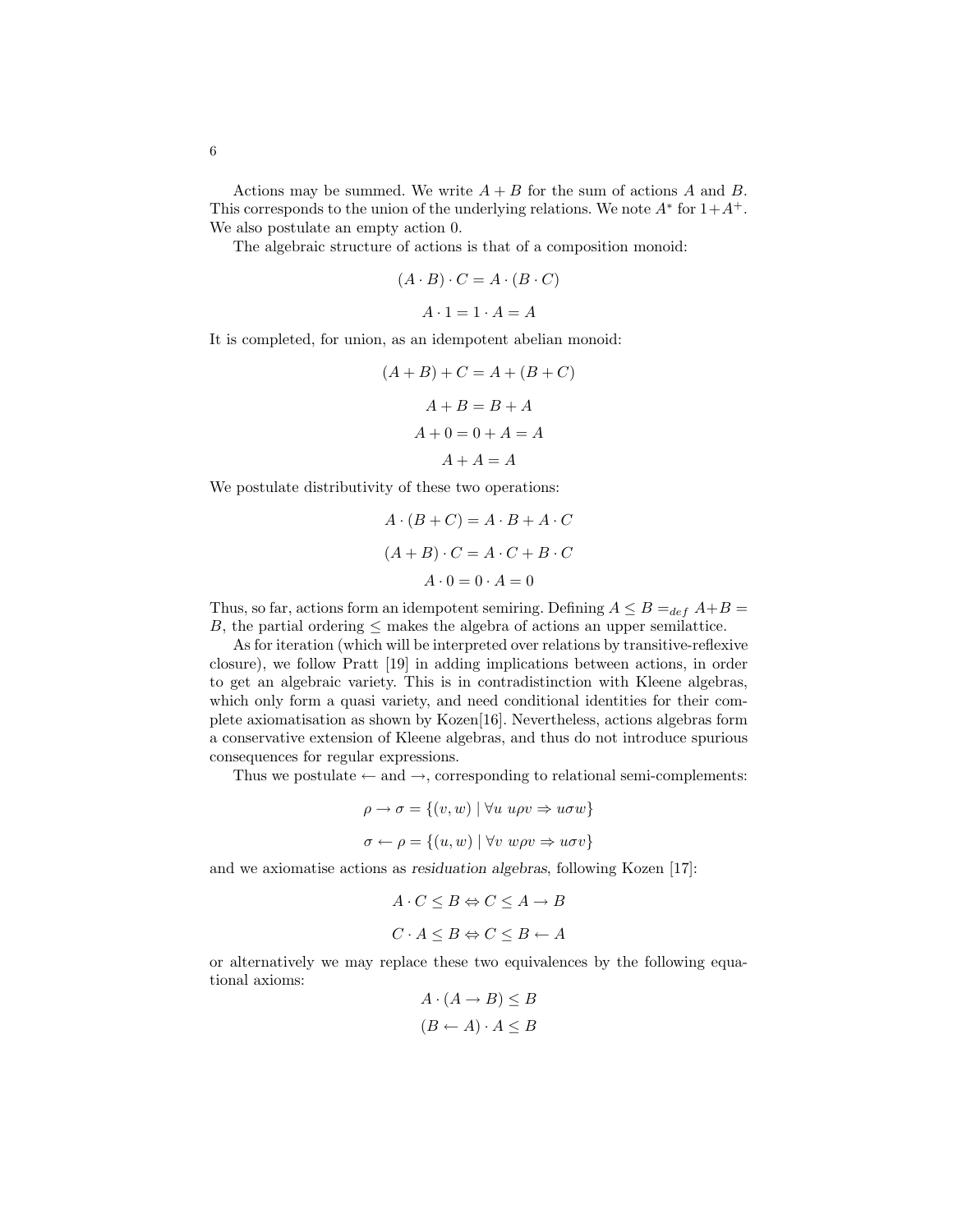$$
A \to B \le A \to (B + C)
$$
  

$$
B \leftarrow A \le (B + C) \leftarrow A
$$
  

$$
A \le B \to (B \cdot A)
$$
  

$$
A \le (A \cdot B) \leftarrow B
$$

We may now get Pratt's action algebras by axiomatizing iteration as 'pure induction':

$$
1 + A + A^* \cdot A^* \le A^*
$$

$$
(A \to A)^* = A \to A
$$

$$
(A \leftarrow A)^* = A \leftarrow A
$$

The residuation/implication operations may be seen as the right interpolants to extend conservatively Kleene algebras to the variety of action algebras.

Furthermore, following Kozen [17], we may wish to enrich our actions with a multiplicative operation ∩, corresponding to relation intersection, verifying lower semilattice axioms:

$$
(A \cap B) \cap C = A \cap (B \cap C)
$$

$$
A \cap B = B \cap A
$$

$$
A \cap A = A
$$

We may also complete to a lattice structure with:

$$
A + (A \cap B) = A
$$

$$
A \cap (A + B) = A
$$

Thus we obtain Kozen's action lattices, the right structure for matrix computation.

We remark that such structures go in the direction of logical languages, since union, intersection and residuation laws are valid Heyting algebras axioms. Further extensions of interest to be envisioned are the inverse  $A$  (corresponding in the regular languages model to string reversal), the complement  $A^-$ , and the pair of derivatives  $A \setminus B$  and  $A / B$  (also called quotients). Residuals and derivatives are related through the identities  $A \to B = (A \setminus B^{-})^{-}$  and symmetrically  $B \leftarrow$  $A = (B^{-} / A)^{-}$ . We remark that we are still far from the complete Boolean algebra structure of relations, though.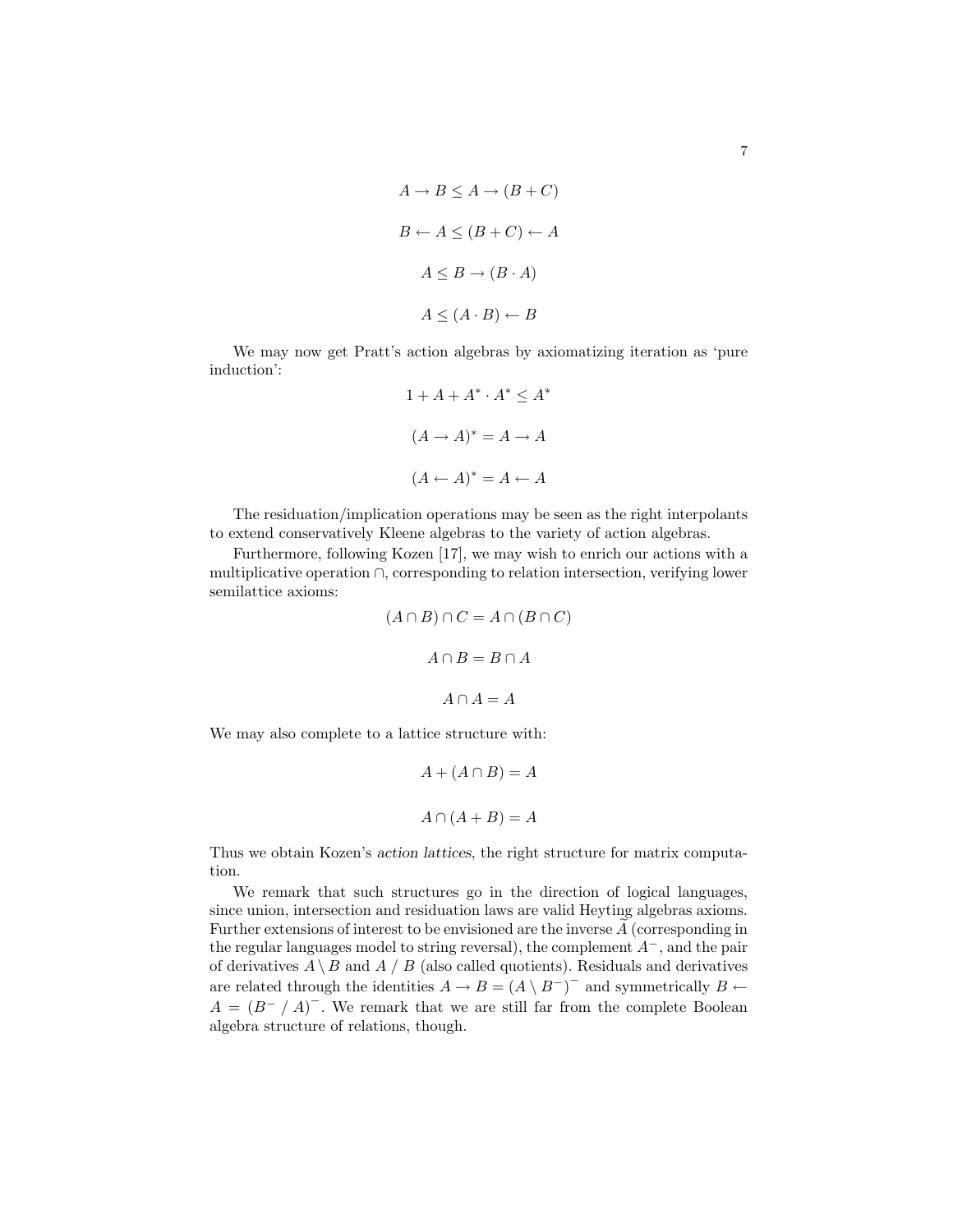### 4 Behaviour, modularity, and interfaces

We recall that we defined above the accepting computations of a machine, and for each such computation its compound action, obtained by composing the generating relations of each computation step. Let us call behaviour of a machine  $M$  the set of all such compound actions, noted  $|M|$ .

Now we define the *characteristic relation* of a machine  $M$  as the union of the semantics of its behaviour:

$$
||\mathcal{M}|| = \bigcup_{a \in |\mathcal{M}|} \rho(a)
$$

Characteristic relations are the relational interpretation over the data domain D of the action langage recognized by the underlying automaton. They allow us to compose our machines in modular fashion.

### 4.1 Modular construction of machines

Now that we understand that a  $D$ -machine implements a relation over  $D$ , we may compose machines vertically as follows. Let  $A$  be a (non-deterministic) automaton over alphabet  $\Sigma$ , and for every  $a \in \Sigma$  let  $\mathcal{N}_a$  be a D-machine over some generator set  $\Sigma_a$ . We may now turn A into a D-machine over generator set  $\Sigma$  by taking  $\mathcal A$  as its control component, and extending it by a data component having as semantics the function mapping  $a \in \Sigma$  to  $||\mathcal{N}_a||$ .

We may thus construct large machines from smaller ones computing on the same data domain. A typical example of application for computational linguistics is to do morphological treatment (such as segmentation and tagging of some corpus) in a lexicon-directed way. The alphabet  $\Sigma$  defines the lexical categories or parts of speech, each machine  $\mathcal{N}_a$  implements access to the lexicon of category  $a$ , the automaton  $A$  defines the morphological geometry, and the composite machine  $M$  implements a lexicon-directed parts-of-speech tagger. By appropriate extension of the lexicon machines  $\mathcal{N}_a$ , morpho-phonemic treatment at the junction of the words may be effected, such as complete sandhi analysis for Sanskrit. This was the motivating example for which the Zen toolkit was designed [13, 14].

#### 4.2 Interfaces

What we described so far is the Eilenberg machine kernel, consisting of its control and data elements. We may complete this description by an interface, composed of an input domain  $D_-,$  an output domain  $D_+$ , an input relation  $\phi_-: D_- \to D$ and an output relation  $\phi_+ : D \to D_+$ . A kernel machine M completed by this interface I defines a relation  $\phi(M, I) : D_- \to D_+$  by composition:

$$
\phi(\mathcal{M}, I) = \phi_- \circ ||\mathcal{M}|| \circ \phi_+
$$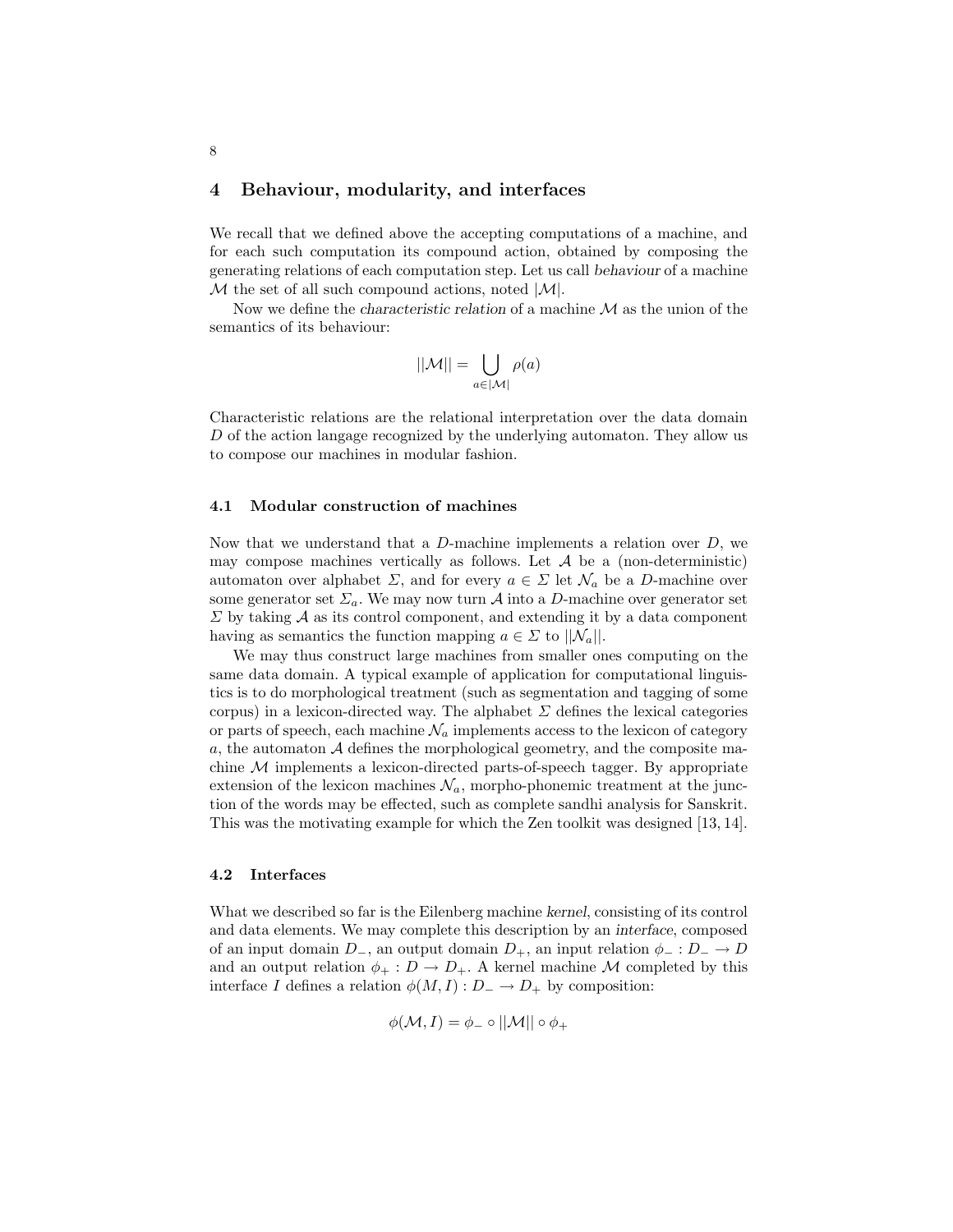### 5 Finite machines

We shall now present an important special case of machines which exhibit a finite behaviour.

The relation  $\rho: D \to D'$  is said to be locally finite if for every  $d \in D$  the set  $\rho(d)$  of elements of D related to d is finite. The machine M is said to be locally finite if every generating relation  $\rho(a)$  is locally finite [11]. The machine M is said to be nœtherian if all its computations are finite in length.

We remark that a machine is notherian when its data domain  $D$  is a wellfounded ordering for the order relation  $\geq$  generated by:

$$
d > d' \iff \exists a \in \Sigma \ d' \in \rho(a)(d)
$$

Indeed, if there existed an infinite computation, there would exist an infinite sub-sequence going through the same state. But the converse is not true, since a machine may terminate for reasons depending of its control.

Finally, we say that a machine is finite if it is locally finite and nœtherian. We say that a machine kernel is deterministic [9] iff  $|I| \leq 1$  and for each cell value  $(s, d)$  occurring in a computation there exists at most one computation transition issued from it, i.e. if  $\delta(s)$  is a set of pairs  $\{(\rho_1, s_1),(\rho_2, s_2),...(\rho_n, s_n)\}\$ such that for at most one  $1 \leq k \leq n$  the set  $\rho_k(d)$  is non empty, and if such k exists then  $\rho_k(d)$  is a singleton. This condition demands that on one hand the transition relation of the underlying automaton be a partial function, that is the automaton must be deterministic, and on the other hand that the relations leading out of a state s be partial functions over the subset of D which is reachable by computations leading to s. We extend this property to a machine with interface by requiring that its input relation  $\phi_-\$  and its output relation  $\phi_+\$ be partial functions. We remark that a deterministic machine may nevertheless generate several solutions, since a terminal cell is not necessarily blocking further computation. Under certain extra conditions, such a machine computes a partial function (see chapter X, section 8 of Eilenberg's treatise [9]).

#### 5.1 Examples

Non deterministic finite automata Let us consider a non-deterministic automaton A with parameters  $(S, I, T, \delta)$ . We construct an Eilenberg machine M solving the word problem for the regular language  $|\mathcal{A}|$  recognized by the automaton. M has  $\Sigma$  for generating set, and it takes A for its control component. For the data component, we take  $D = \Sigma^*$ , and the semantics is defined as  $\rho(a) = L_a^{-1} =_{def} \{ (a \cdot w, w) \mid w \in \Sigma^* \},$  as explained above.

We may check that  $\rho(w) = 1$  iff  $w \in |\mathcal{A}|$ . It is easy to check that M is finite, since data decreases in length, and semantics is a partial function. When  $A$  is a deterministic automaton, M is a deterministic machine.

Another machine with the same control component may be defined to enumerate all the words in set  $|\mathcal{A}|$ . In general it will neither be finite, nor deterministic.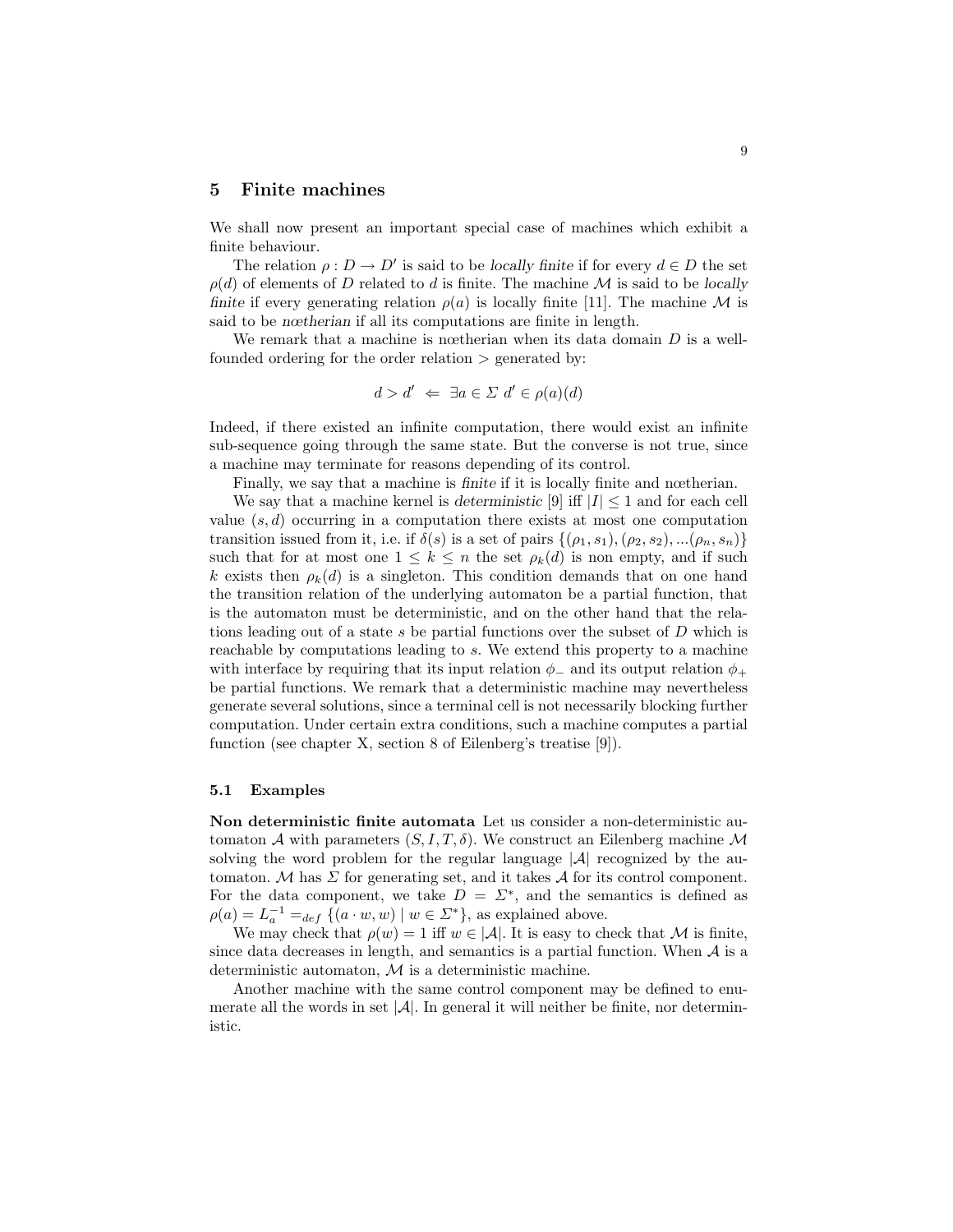**Rational transducers** Let  $\Sigma$  and  $\Gamma$  be two finite alphabets. A transducer  $A: \Sigma \Rightarrow \Gamma$  is similar to a (non-deterministic) automaton, whose transitions are labeled with pairs of words in  $D = \Sigma^* \times \Gamma^*$ . Let  $\Omega$  be the (finite) set of labels occurring as labels of the transitions of  $A$ . The transition graph of  $A$  may thus be considered as an ordinary non-deterministic automaton over generator alphabet  $\Omega$ , and constitutes the control component of the machines we shall define to solve various transductions tasks.

We recall that a transducer "reads its input" on an input tape representing a word in  $\Sigma^*$  and "prints its output" on an output tape representing a word in  $\Gamma^*$ . On transition  $(w, w')$  it reads off w on the input tape, and if successful appends  $w'$  to its output tape. If by a succession of transitions starting from an initial state with input  $i$  and empty output it reaches an accepting state with empty input and output  $o$ , we say that  $(i, o)$  belongs to the rational relation in  $\Sigma \Rightarrow \Gamma$  recognized by the transducer A, which we shall write  $|\mathcal{A}|$ . We shall now solve various decision problems on  $|\mathcal{A}|$  using machines which use  $\mathcal A$  for control and  $D$  for data, but replace the tapes by various semantic functions:

- 1. Recognition. Given  $(w, w') \in D$ , decide whether  $(w, w') \in |\mathcal{A}|$ .
- 2. Synthesis. Given  $w \in \Sigma^*$ , compute its image  $|\mathcal{A}|(w) \subset \Gamma^*$ .
- 3. Analysis. Given  $w \in \Gamma^*$ , compute the inverse image  $|\mathcal{A}^{-1}|(w) \subset \Sigma^*$ .

Recognition. The semantics  $\rho$  is defined by  $\rho(\sigma, \gamma) = L_{\sigma}^{-1} \times L_{\gamma}^{-1}$ . Like for ordinary automata we obtain a finite machine, provided the transducer has no transition labeled  $(\epsilon, \epsilon)$ , since at least one of the two lengths decreases. We choose as interface  $D_- = \Sigma^* \times \Gamma^*$ ,  $\phi_- = Id_{\Sigma^* \times \Gamma^*}$ ,  $D_+ = 0, 1, \phi_+(w, w') = 1$  iff  $w=w'=\epsilon.$ 

Synthesis. The semantics  $\rho$  is defined by  $\rho(\sigma, \gamma) = L_{\sigma}^{-1} \times R_{\gamma}$ , with  $R_{\gamma} =_{def}$  $\{(w, w \cdot \gamma) \mid w \in \Gamma^*\}.$  We choose as interface  $D_- = \Sigma^*, \phi_- = \{(w, (w, \epsilon)) \mid w \in \Gamma\}$  $\Sigma^*$ ,  $D_+ = \Gamma^*, \phi_+ = \{(\epsilon, w'), w'\} \mid w' \in \Gamma^*\}.$  We get  $|\mathcal{A}| = \phi_- \circ ||\mathcal{M}|| \circ \phi_+.$ Such a machine is locally finite, since relations  $L_{\sigma}^{-1}$  and  $R_{\gamma}$  are partial functions. However, it may not be nœtherian, since there may exist transitions labeled with actions  $(\epsilon, w)$ . Actually the machine is nœtherian iff cycles of such transitions do not occur, i.e., iff the set  $|\mathcal{A}|(w)$  is finite for every  $w \in \mathbb{Z}^*$  (see Razet [20]).

Analysis. Symmetric to synthesis, replacing  $L_{\sigma}^{-1}$  by  $R_{\sigma}$  and  $R_{\gamma}$  by  $L_{\gamma}^{-1}$ .

**Oracle machines** Let  $D$  be an arbitrary set, and  $P$  an arbitrary predicate over D. We consider the relation  $\rho$  over D defined as the restriction of identity to the data elements verifying  $P: \rho(d) = \{d\}$  if  $P(d), \rho(d) = \emptyset$  otherwise. We define in a canonical way the machine whose control component is the automaton  $A$ with two states  $S = \{0, 1\}$ ,  $I = \{0\}$  and  $T = \{1\}$ , and transition function  $\delta$ defined by  $\delta(0) = \{(\rho, 1)\}\$ and  $\delta(1) = \emptyset$ . This machine is a deterministic finite machine, that decides in one computational step whether its input verifies P. Our restriction of finite Eilenberg machines to computable relations limits such oracles to recursive predicates, but of arbitrary complexity. More generally, our machines recursively enumerate arbitrary recursively enumerable sets, and are therefore Turing complete.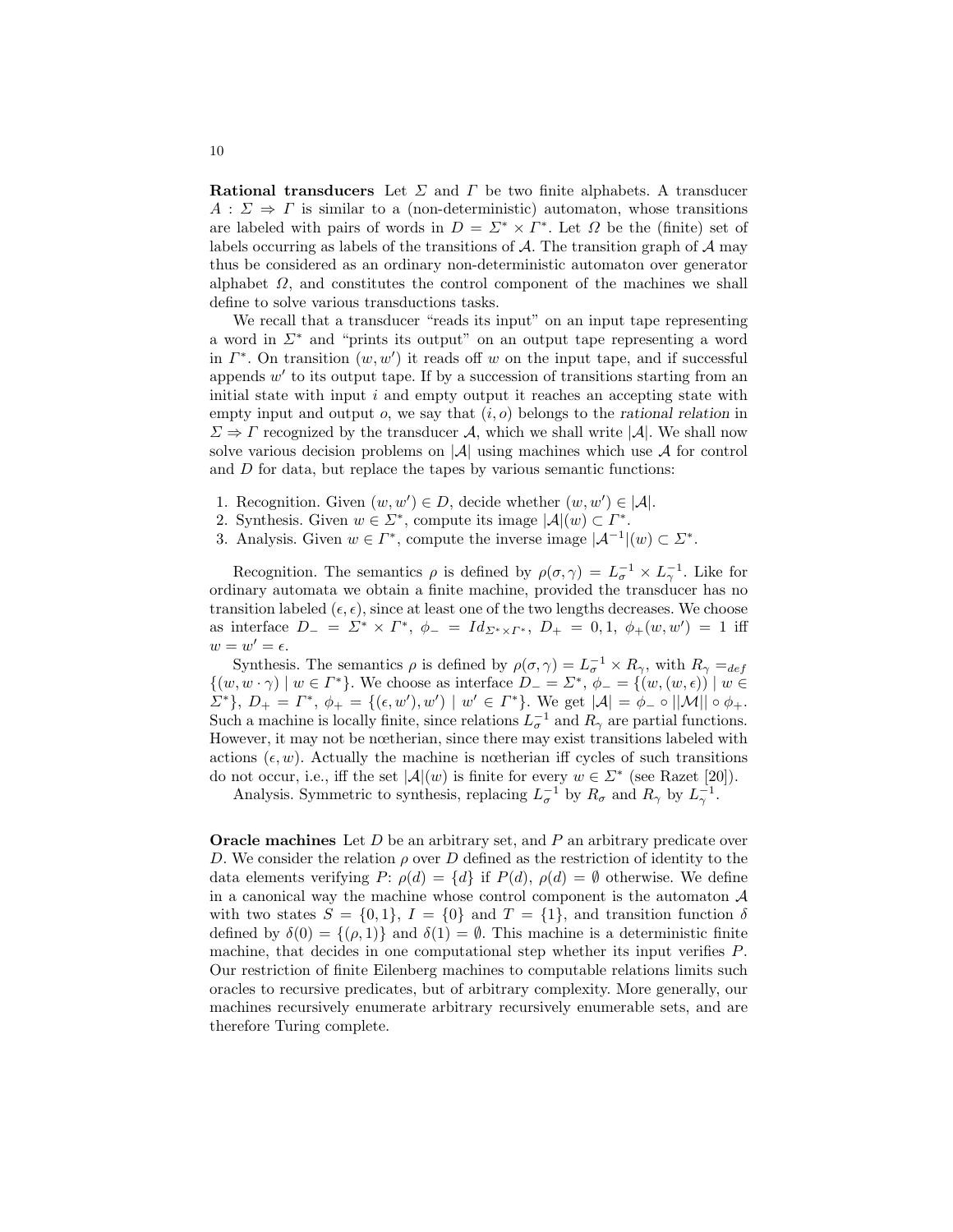### 6 Reactive engine

We may simulate the computations of a finite Eilenberg machine by adapting the notion de reactive engine of the Zen library [12–14, 20]. The engine is a deterministic simulator of the non-deterministic machine.

#### 6.1 The depth-first search reactive engine

We start with a simple depth-first search engine, appropriate for finite machines. We define the engine as an ML functor, that is a module taking as parameter a kernel machine.

```
module Engine (Machine: EMK) = struct
open Machine;
type choice = list (generator \times state);
(* We stack backtrack choice points in a resumption *)
type backtrack =
[ React of data and state
| Choose of data and choice and delay data and state
]
and resumption = list backtrack;
(* The 3 internal loops of the reactive engine (using terminal calls) *)(* react: data \rightarrow state \rightarrow resumption \rightarrow stream data *)
value rec react d q res =
let ch = transition q in
 (* We need to compute [choose d ch res] but first
    we deliver data [d] to the stream of solutions when [q] is accepting *)
 if accept q
   then Stream d (fun () \rightarrow choose d ch res) (* Solution d found *)
   else choose d ch res
(* choose: data \rightarrow choice \rightarrow resumption \rightarrow stream data *)
and choose d ch res =
match ch with
[[] \rightarrow \text{resume} \text{res}| [ (g, q') :: rest ] \rightarrow match semantics g d with
             [ Void → choose d rest res
             | Stream d' del \rightarrow react d' q' [ Choose d rest del q' :: res ]
             ]
]
(* The scheduler which backtracks in depth-first exploration *)
```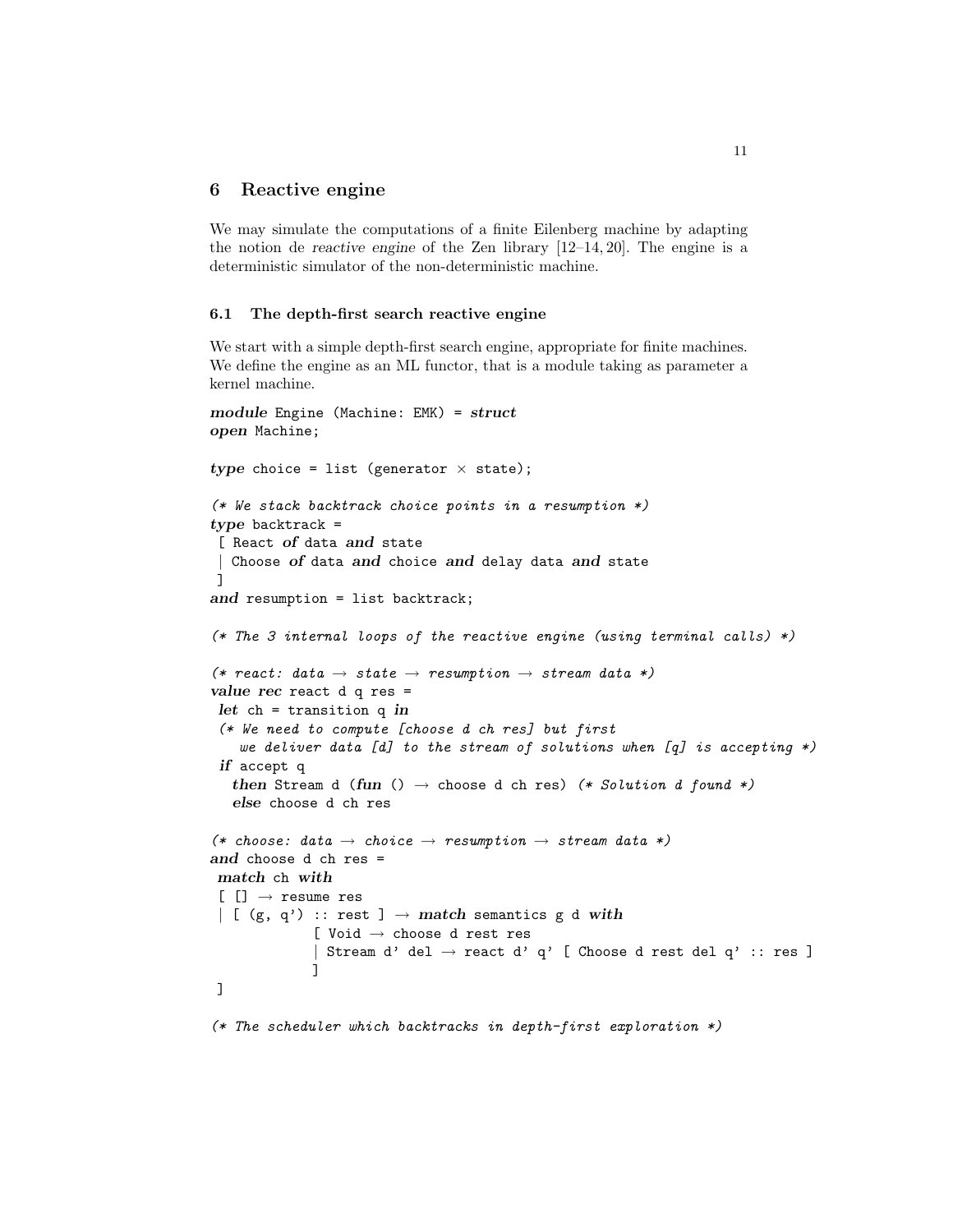```
(* resume: resumption \rightarrow stream data *)and resume res =
match res with
 [ [ ] \rightarrow Void
 | [ React d q :: rest ] \rightarrow react d q rest
\vert [ Choose d ch del q' :: rest ] \rightarrowmatch del () with (*\n we thaw the delayed stream of solutions *)[ Void \rightarrow choose d ch rest (* Finally we look for next pending choice *)
   | Stream d' del' \rightarrow react d' q' [ Choose d ch del' q' :: rest ]
   ]
]
;
(* Simulating the characteristic relation: relation data *)
value simulation d =
let rec init_res l acc =
 match l with
  [[] \rightarrow acc\vert [ q :: rest ] \rightarrow init_res rest [ React d q :: acc ]
 ] in
resume (init_res initial [])
;
```

```
end; (* module Engine *)
```
12

This reactive engine has a very simple management of pending choices, since the backtrack choices are stored on a resumption stack, last-in first-out. It is very fast, since the ML compiler replaces the terminal calls by jumps. It is the workhorse of the original motivating application, Sanskrit sentence segmentation [13].

# 6.2 Correctness, completeness, certification

A proof of correctness and completeness of this simulator was given by Huet in the case of segmentation transducers [13]. Benoît Razet generalized the proof to the general case of finite Eilenberg machines, and formalized it in the Coq proof assistant [22]. From the formal proof object it is possible to extract mechanically ML algorithms identical to the ones we showed above.

# 6.3 A general reactive engine, driven by a strategy

When a machine is not finite, and in particular when there are infinite computation paths, the above bottom-up engine may loop, and the simulation is not complete. In order to remedy this problem, we shall change the specific last-in first-out policy of resumption management, and replace it by a more general strategy, given as an extra parameter of the machine.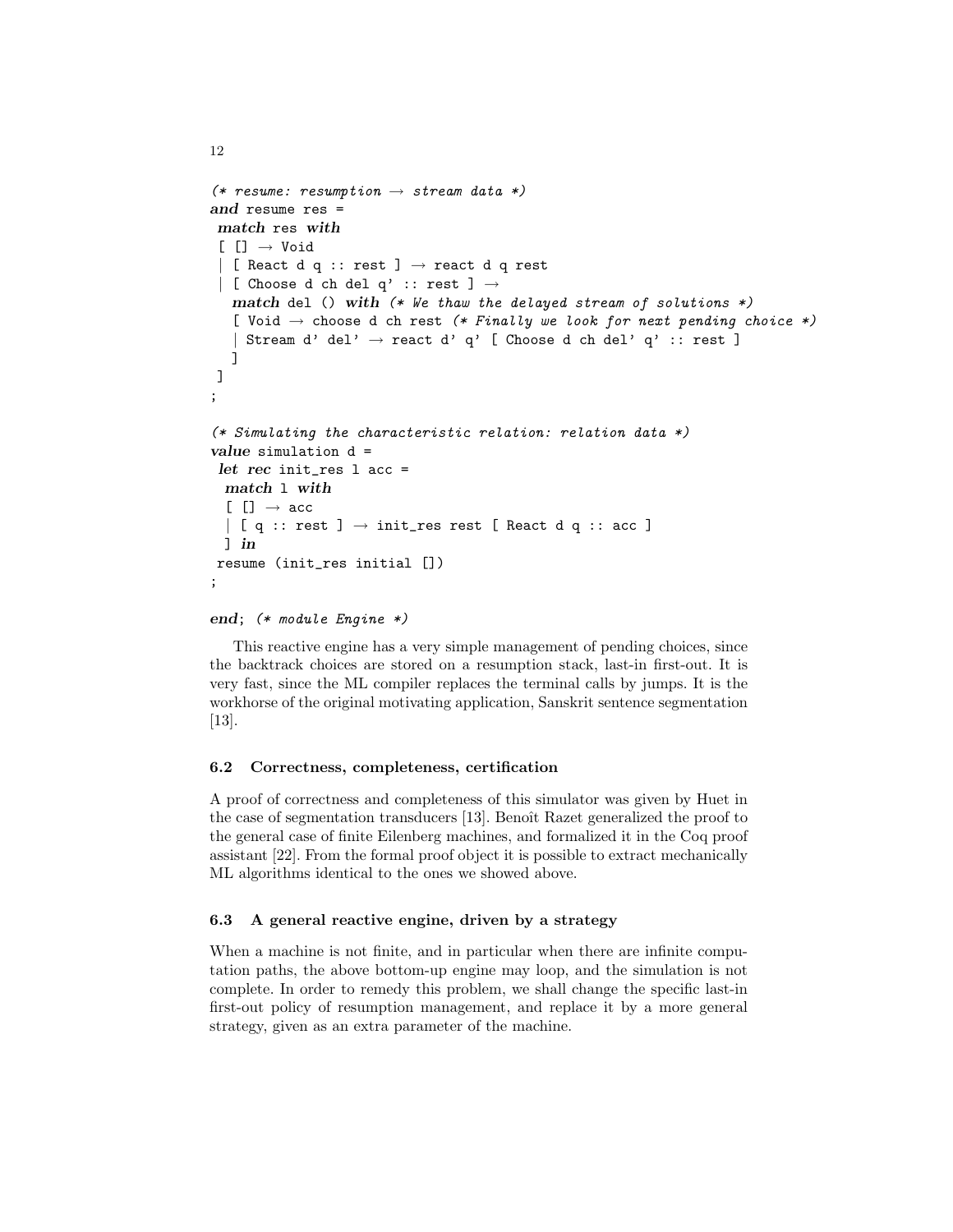```
open Eilenberg;
module Engine (Machine: EMK) = struct
open Machine;
type choice = list (generator \times state);
(* We separate the control choices and the data relation choices *)type backtrack =
\int React of data and state
  Choose of data and choice
  Relate of stream data and state
\overline{\phantom{a}};
```
Now resumption is an abstract data type, given in a module Resumption, passed as argument to the Strategy functor, and generalizing a backtrack stack.

```
module Strategy (* resumption management *)
 (Resumption : sig
   type resumption;
   value empty: resumption;
   value pop: resumption \rightarrow option (backtrack \times resumption);
   value push: backtrack \rightarrow resumption \rightarrow resumption;
end =
struct
```
### open Resumption;

We now modify the reactive engine, so that resumption management is governed by the given strategy.

```
(* react: data \rightarrow state \rightarrow resumption \rightarrow stream data *)
value rec react d q res =
 let ch = transition q in
 if accept q (* Solution d found? *)then Stream d (fun () \rightarrow resume (push (Choose d ch) res))
   else resume (push (Choose d ch) res)
(* choose: data \rightarrow choice \rightarrow resumption \rightarrow stream data *)
and choose d ch res =
match ch with
 [[] \rightarrow \text{resume} \text{res}\begin{array}{c} \hline \end{array} [ (g, q') :: rest ] \rightarrowlet res' = push (Choose d rest) res in
   relate (semantics g d) q' res'
]
```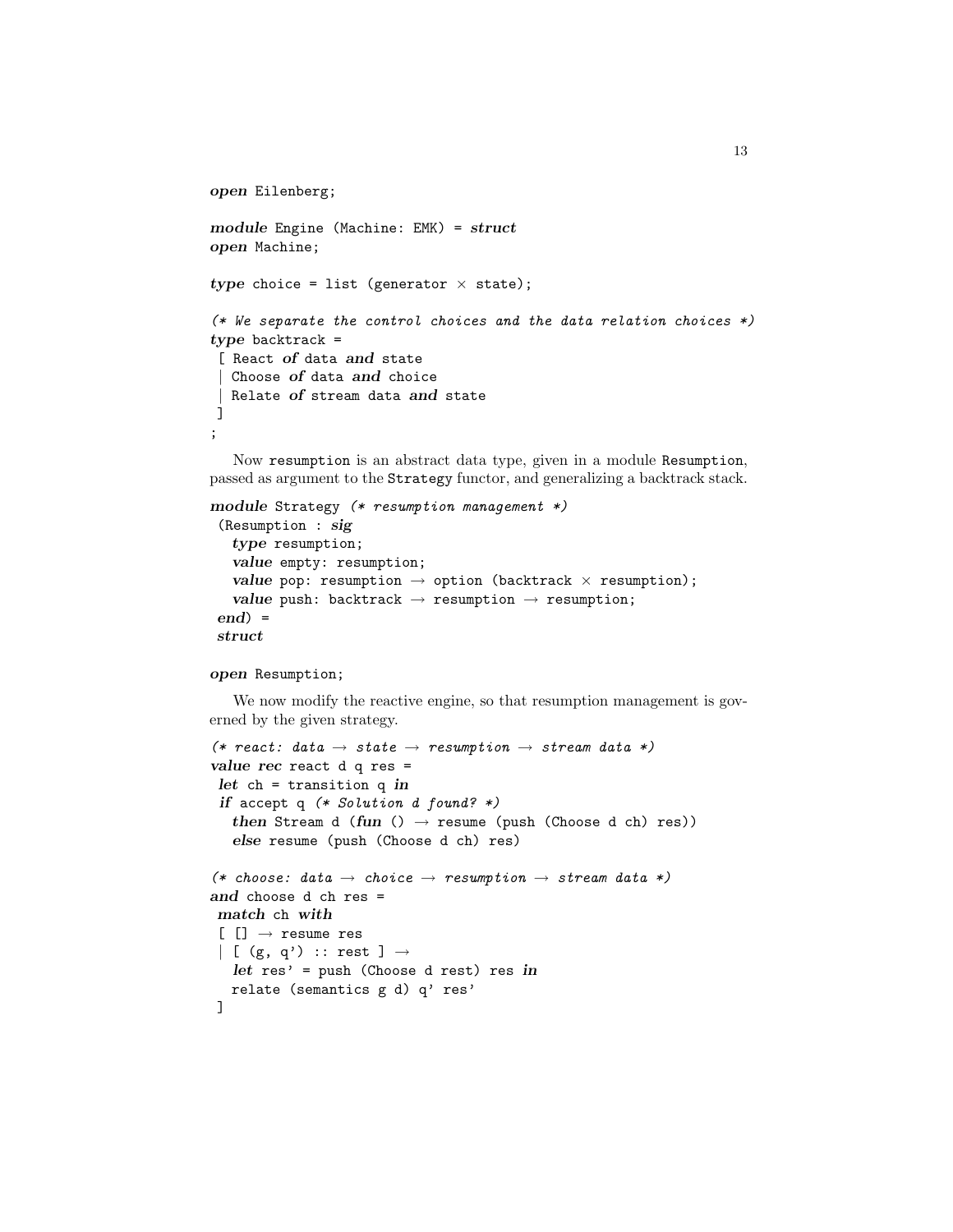```
(* relate: stream data \rightarrow state \rightarrow resumption \rightarrow stream data *)
and relate str q res =
match str with
 [ Void → resume res
 | Stream d del \rightarrowlet str = del () inresume (push (React d q) (push (Relate str q) res))
 ]
(* resume: resumption \rightarrow stream data *)
and resume res =
match pop res with
 [ None → Void
 | Some (b, rest) \rightarrowmatch b with
   [ React d q \rightarrow react d q rest
   | Choose d ch \rightarrow choose d ch rest
   | Relate str q \rightarrow relate str q rest
   ]
]
;
(* characteristic_relation: relation data *)
value simulation d =
 let rec init res l acc =
  match l with
   [[] \rightarrow acc]\vert [ q :: rest ] \rightarrow init_res rest (push (React d q) acc)
  ] in
resume (init_res initial empty)
;
end; (* module Strategy *)
```
### 6.4 A few typical strategies

14

We now give a few variations on search strategies. First of all, we show how the original depth-first reactive engine may be obtained by a DepthFirst strategy module, adequate for finite Eilenberg machines.

```
module DepthFirst = struct
type resumption = list backtrack;
value empty = [];
value push b res = [b :: res];
value pop res =
  match res with
```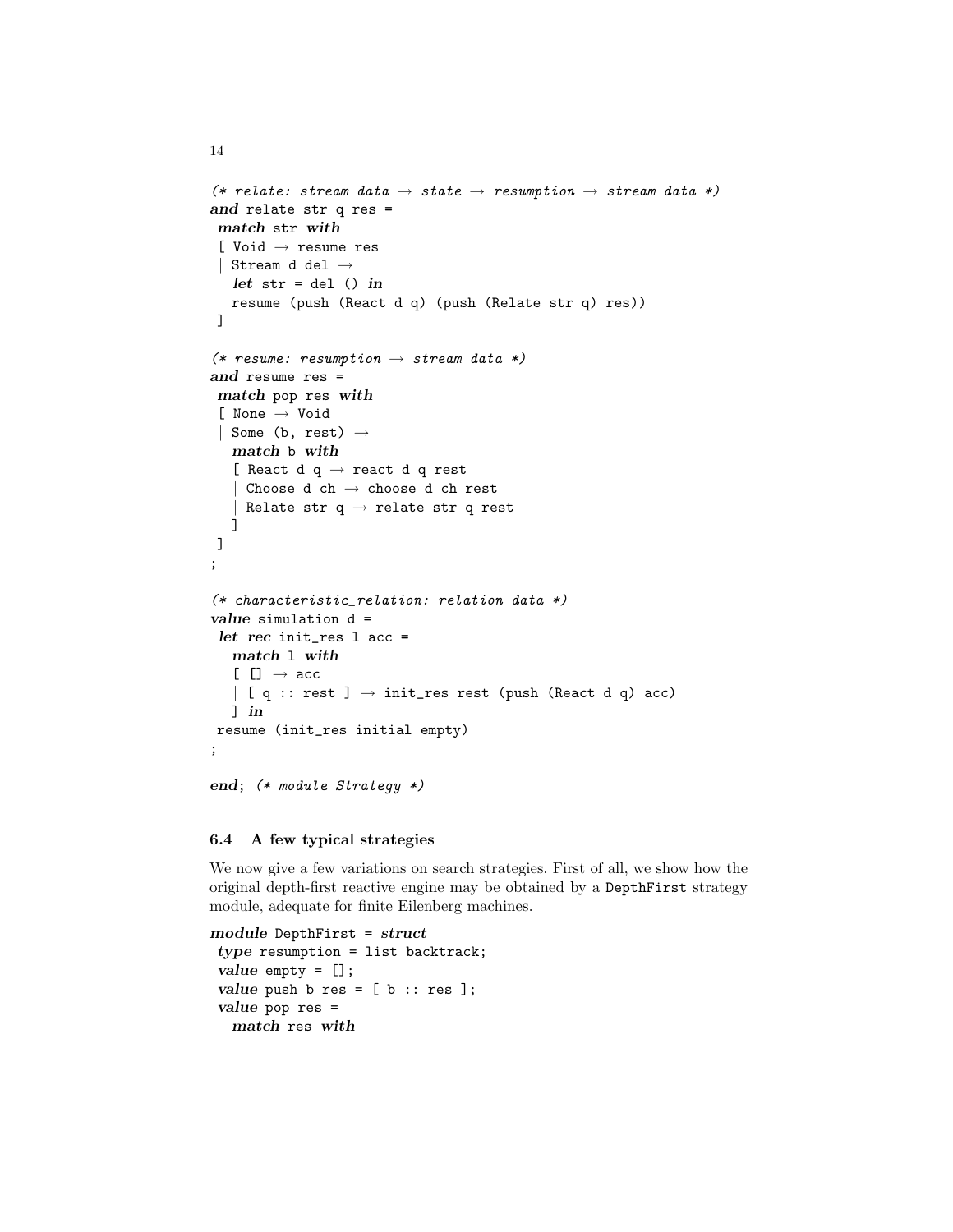```
[[] \rightarrow None| [ b :: rest ] \rightarrow Some (b, rest)
   ];
end; (* module DepthFirst *)
```
For the record, here is a breadth-first strategy module, using FIFO queues for resumption management:

```
module BreadthFirst = struct
  type resumption = (list backtrack * list backtrack);
  value empty = ([], []);value push b res =
   let (input, output) = res in
   ([ b :: input ], output)
  ;
  value pop res =
   let (input, output) = res in
   match output with
    [ [] \rightarrow let new_output = List.rev input in
           match new_output with
            [[] \rightarrow None| [ b :: rest ] \rightarrow Some (b, ([], rest))
           ]
    | [ b :: rest ] \rightarrow Some (b, (input, rest))
   ]
  ;
end; (* module BreadthFirst *)
```
We remark that there is a cost involved in reversing the input list above, and that suppressing this reversing operation yields a more efficient machine working in a "boustrophedon" manner, while keeping a fairness property:

```
module Fair = struct
type resumption = (list backtrack \times list backtrack);
value empty = ([], []);value push b res =
   let (left, right) = res in
   (left, [b :: right]);
value pop res =
   let (left, right) = res in
   match left with
   [[] \rightarrow match right with
           [[] \rightarrow None| [ r :: rrest ] \rightarrow Some (r, (rrest, []))
           ]
   \vert [ 1 :: lrest ] \rightarrow Some (1, (lrest, right))
   ]
```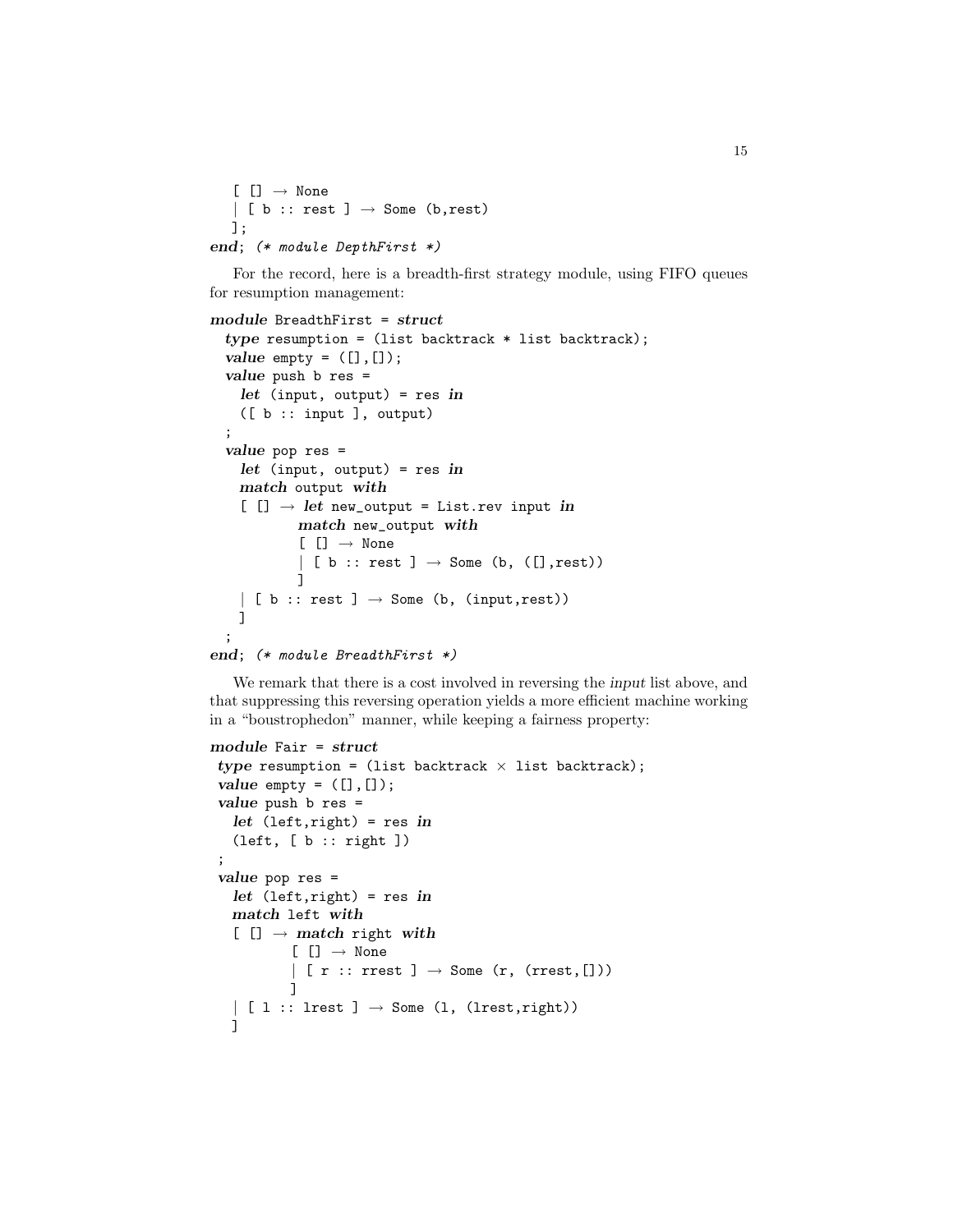```
;
end; (* module Fair *)
```
Finally, we examine the special case of deterministic machines. The following simple Det tactic is adapted to this case.

```
module Det = struct
 type resumption = list backtrack;
 value empty = [];
 value push b res =
   match b with
   [ React \Box \rightarrow [ b :: res ]
   | Choose \Box \rightarrow [ b ] (* cut : the list contains only one element *)
     Relate \Box \rightarrow res (* no other delay *)
   ];
 value pop res =
   match res with
   [[] \rightarrow None| [ b :: rest ] \rightarrow Some (b, rest)
   ];
end; (* module Det *)
```
Now we may build the various modules encapsulating the various strategies.

```
module FEM = Strategy DepthFirst; (* The bottom-up engine *)module Fair_Engine = Strategy Fair; (* A fair engine *)module Deterministic_Engine = Strategy Det; (* The deterministic one *)
```

```
end; (* module Engine *)
```
Nevertheless, a complete evaluation strategy in the general case demands a more complex stream definition, where the computation is sliced into provably terminating states. This extension is discussed in Razet's thesis [21].

# 7 From regular expressions to automata

Our motivation here is the design of a language for describing the control part of Eilenberg machines. The control part of Eilenberg machines is a finite automaton. It naturally leads us to regular expressions and their translations into finite automata.

There have been more than 50 years of research on the problem of compilation (or translation) of regular expressions into automata. It started with Kleene who stated the equivalence between the class of languages recognized by finite automata and the class of languages defined by regular expressions. This topic is particularly fruitful because it has applications to string-search algorithms, circuits, synchronous languages, computational linguistics, etc. This wide range of applications leads one to several automata and regular-expressions variants.

16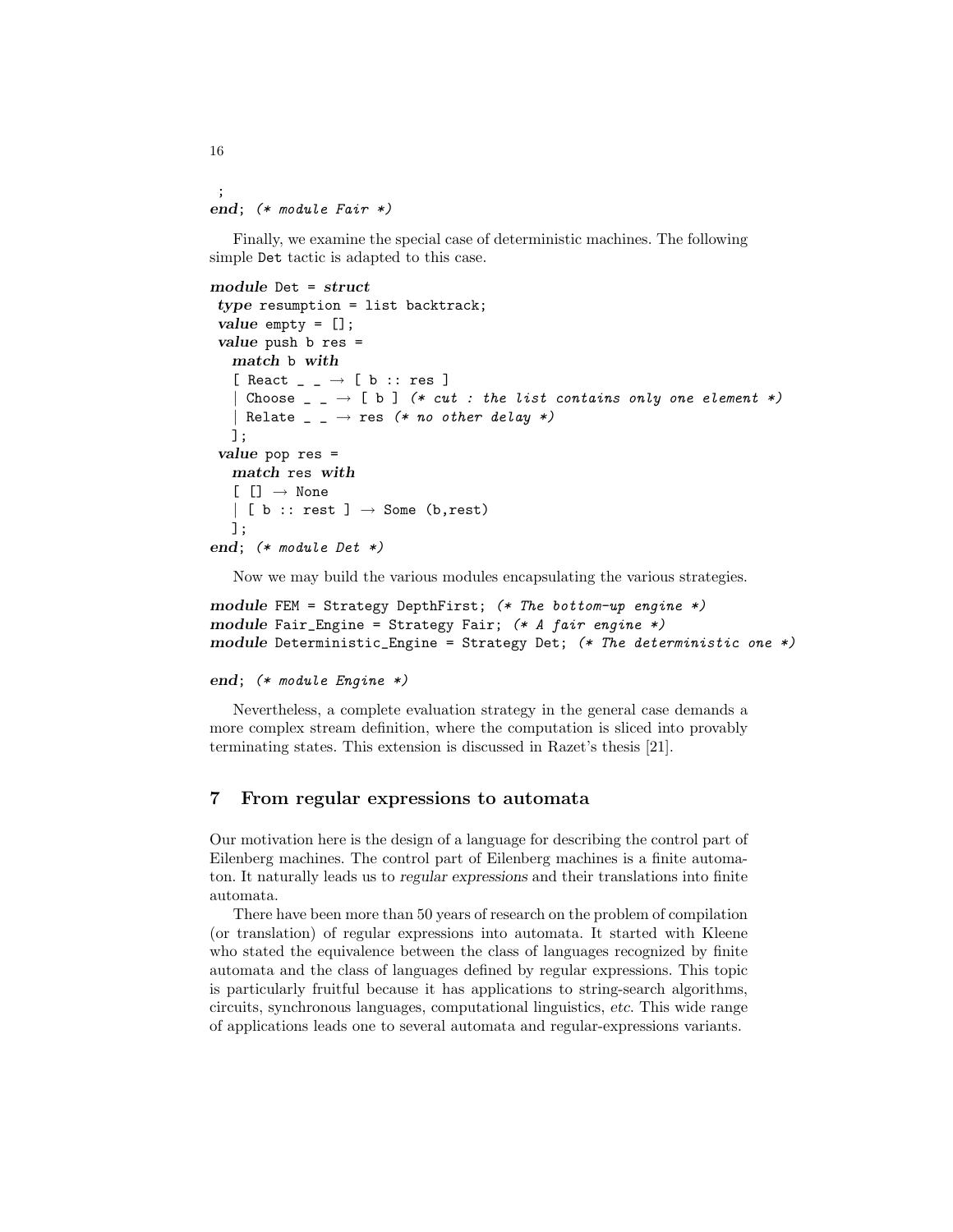Usually, an algorithm compiling regular expressions into automata is described in an imperative programming style for managing states and edges: states are allocated, merged or removed and so on concerning the edges. However, and this may seem somewhat surprising, it is possible to describe each of the wellknown algorithms in an applicative manner, while preserving its computational complexity. This methodology leads to formal definitions of the algorithms exhibiting important invariants, an essential step towards their formal verification.

We focus on fast translations, whose time complexity is linear or quadratic with respect to the size of the regular expression. First we present Thompson's algorithm [23] and then we review other algorithms that are may be put to use by our methodology.

Let us mention Brzozowski's algorithm [5], which translates a regular expression (even with Boolean operators) into a deterministic automaton. Unfortunately, its complexity is theoretically exponential in space and time. Nevertheless, it introduced the notion of regular expression derivative which is a fundamental idea pervading other algorithms.

### 7.1 Thompson's algorithm

Thompson presented his algorithm in 1968 and it is one of the most famous translations. It computes a finite non-deterministic automaton with  $\epsilon$ -moves in linear time.

Let us first define regular expressions as the following datatype:

```
type regexp a =[ One
   Symb of 'a
   Union of regexp 'a and regexp 'a
   Conc of regexp 'a and regexp 'a
   Star of regexp 'a
 ];
```
The constructor One of arity 0 is for the 1 element of the corresponding action algebra. The following constructor Symb of arity 1 is the node for a generator. The type for the generator is abstract as expressed by the type parameter 'a in the definition. The two following constructors are Union and Conc of arity 2 and describe union and concatenation operations. The last constructor Star is for the iteration or Kleene's star operator.

Now that we have given the datatype for the input of our algorithm, let us present the datatype for the output (automata). We choose to implement states of the automaton with integers:

#### $type$  state = int;

Automata obtained by Thompson's algorithm are non-deterministic and furthermore may contain  $\epsilon$ -moves. We shall implement the control graph of such non-deterministic automata as a list of fanout pairs associating a list of labeled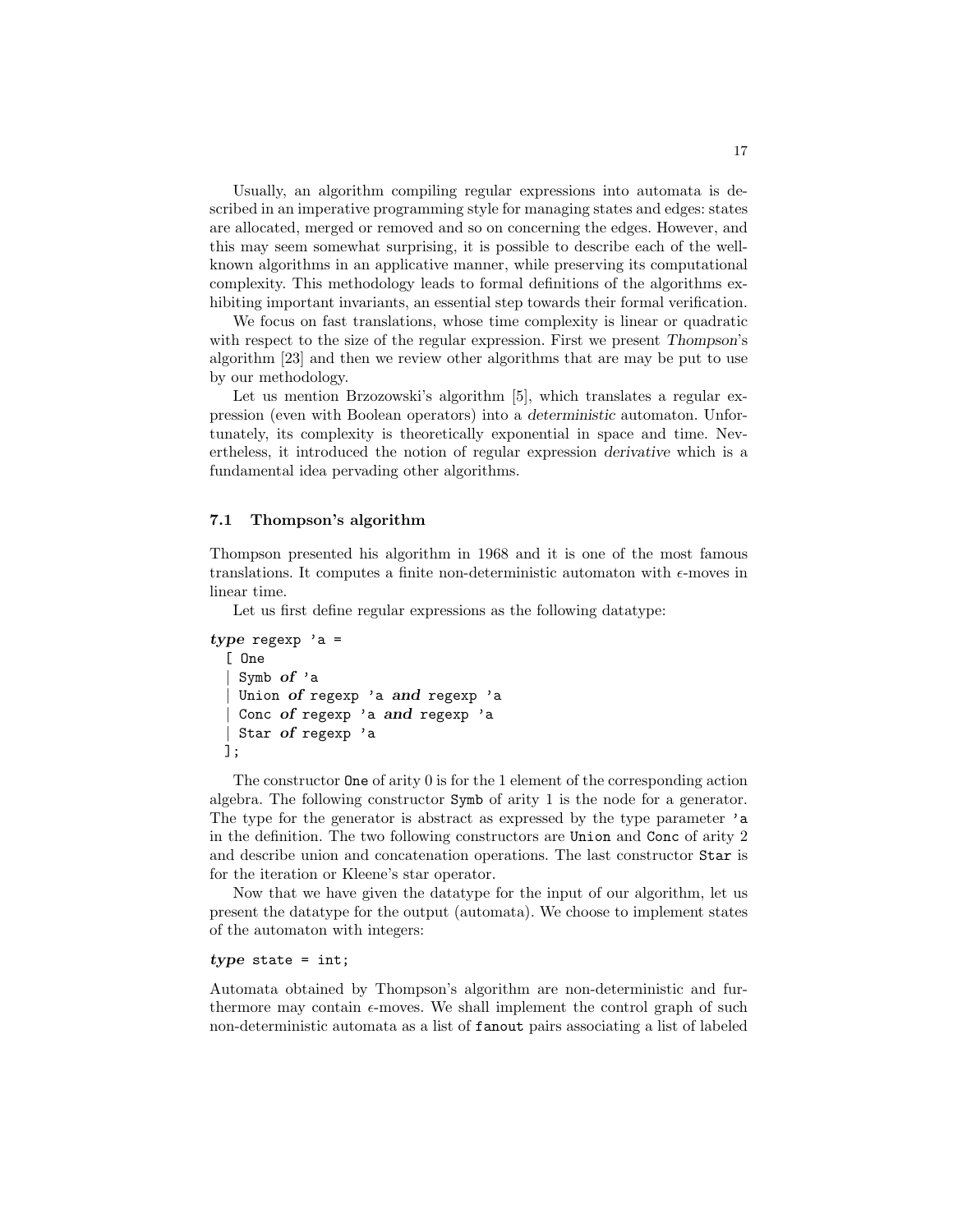transitions to a state. This method amounts to encoding a set of edges  $s \stackrel{a}{\rightarrow} s'$ or triples  $(s, a, s')$  as an association list.

```
type fanout 'a = (state \times list (label 'a \times state))
and label 'a = option 'a
and transitions 'a = list (fanout 'a)
;
type automaton 'a = (state \times transitions 'a \times state);
```
A label is of type option 'a because it may either be an  $\epsilon$ -move of value None or a generator a of value Some a. Note that even if they are non-deterministic, the automata we consider have only one initial and one accepting state.

We shall instantiate the transition function of the control component of our machines by composing the transitions list component of the constructed automaton with the primitive List.assoc, as we shall show later in section 8.

Thompson's algorithm can be summarized succinctly in a graphical way:



The algorithm performs a recursive traversal of the expression and each case corresponds to a drawing. It is presented in the order of the datatype definition: 1, generator, union, concatenation and Kleene's star.

```
(* thompson: regexp 'a \rightarrow automaton 'a *)
value thompson e =
  let rec aux e t n =
    (* e is current regexp, t accumulates the state space,n is the latest created location *)
   match e with
    [ One \rightarrow let n1=n+1 and n2=n+2 in
             (n1, [n1, [(None, n2)]) : : t], n2)| Symb s \rightarrow let n1=n+1 and n2=n+2 in
                (n1, [ (n1, [ (Some s, n2) ]) :: t ], n2)
    | Union e1 e2 \rightarrowlet (i1,t1,f1) = aux e1 t n in
```
18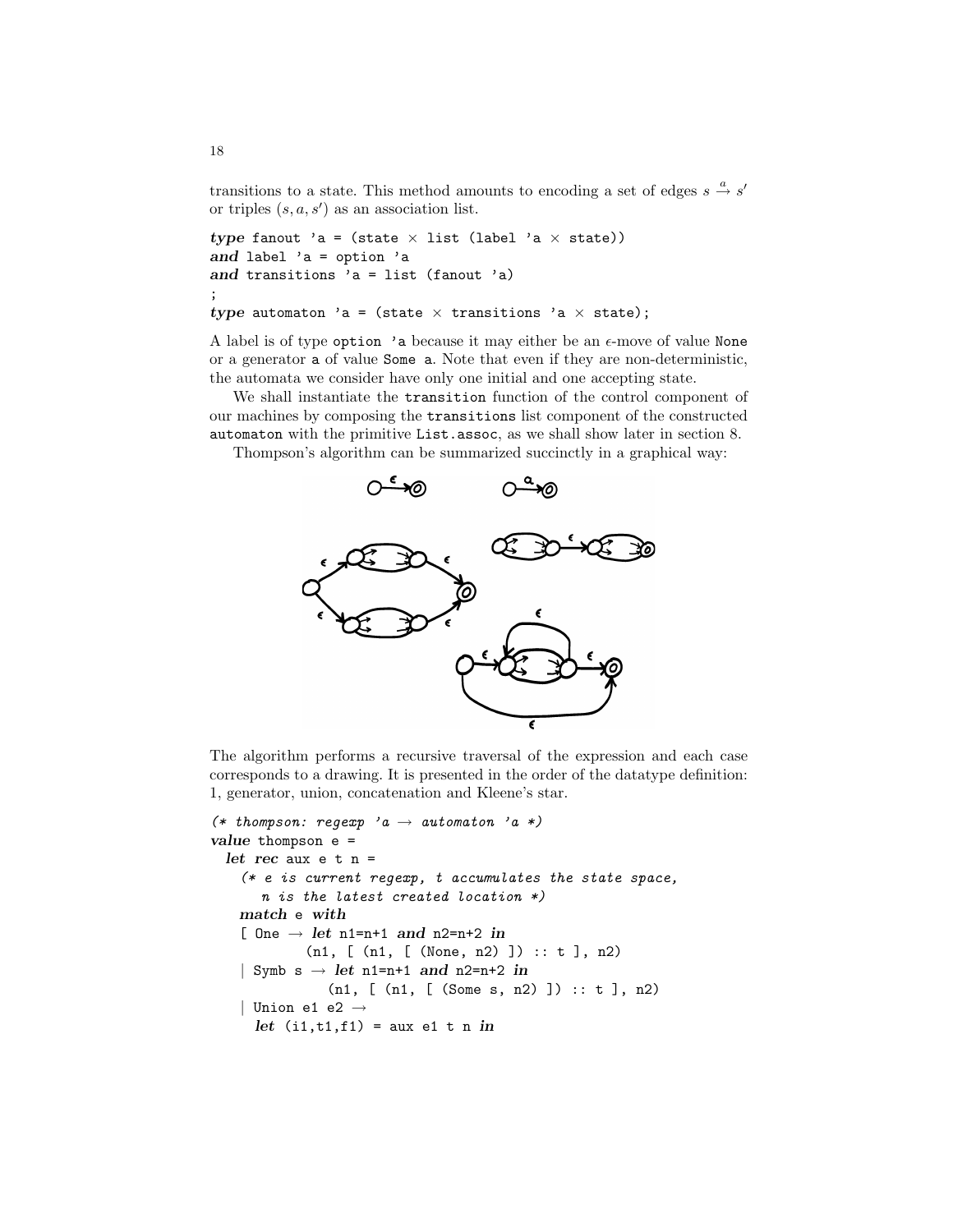```
let (i2, t2, f2) = aux e2 t1 f1 inlet n1=f2+1 and n2=f2+2 in
    (n1, [ (n1, [ (None, i1); (None, i2) ]) ::
               [ (f1, [ (None, n2) ]) ::
               [ (f2, [ (None, n2) ] ) :: t2 ] ] ], n2)
  | Conc e1 e2 \rightarrowlet (i1, t1, f1) = aux e1 t n in
    let (i2, t2, f2) = aux e2 t1 f1 in(i1, [ (f1, [ (None, i2) ]) :: t2 ], f2)
   Star e1 \rightarrowlet (i1, t1, f1) = aux e1 t n in
    let n1=f1+1 and n2=f1+2 in
    let t1' = [ (f1, [ (None, i1); (None, n2) ] ) :: t1 ] in
    (n1, [ (n1, [ (None, i1); (None, n2) ]) :: t1' ], n2)
  \lnaux e [] 0
```
The algorithm constructs the automaton from the regular expression with a single recursive traversal of the expression. States are created at each node encountered in the expression: each constructor creates two states except the concatenation Conc that does not create any state. Notice the invariant of the recursion: each regular subexpression builds an automaton  $(i, fan, f)$  with  $0 < i < f$ and  $dom(fan) = [k..f-1]$ . States are allocated so that disjoint subexpressions construct disjoint segments  $[i..f]$ . This invariant of the thompson function implies that we have to add a last (empty) fanout for the final state.

```
(* thompson_alg: regexp 'a \rightarrow automaton 'a *)
value thompson_alg e =let (i, t, f) = thompson e in
  (i, [(f, []): : t], f);
```
The function thompson\_alg implements Thompson's algorithm in linear time and space because it performs a unique traversal of the expression.

#### 7.2 Other algorithms

;

We have seen that Thompson's algorithm is linear, produces an automaton of size linear in the size of the regular expression, and can be implemented in an applicative manner. Let us mention also Berry and Sethi's algorithm [3] that computes a non-deterministic automaton (without  $\epsilon$ -move), more precisely a Glushkov automaton. This construction is quadratic and we provided an implementation of it in ML [14]. In 2003, Ilie and Yu [15] introduced the Follow automata which are also non-deterministic automata. Actually, Champarnaud, Nicart and Ziadi [6] showed that the Follow automaton is a quotient of the one produced by the Berry-Sethi algorithm (i.e., some states are merged together) and they provide an algorithm implementing the Follow construction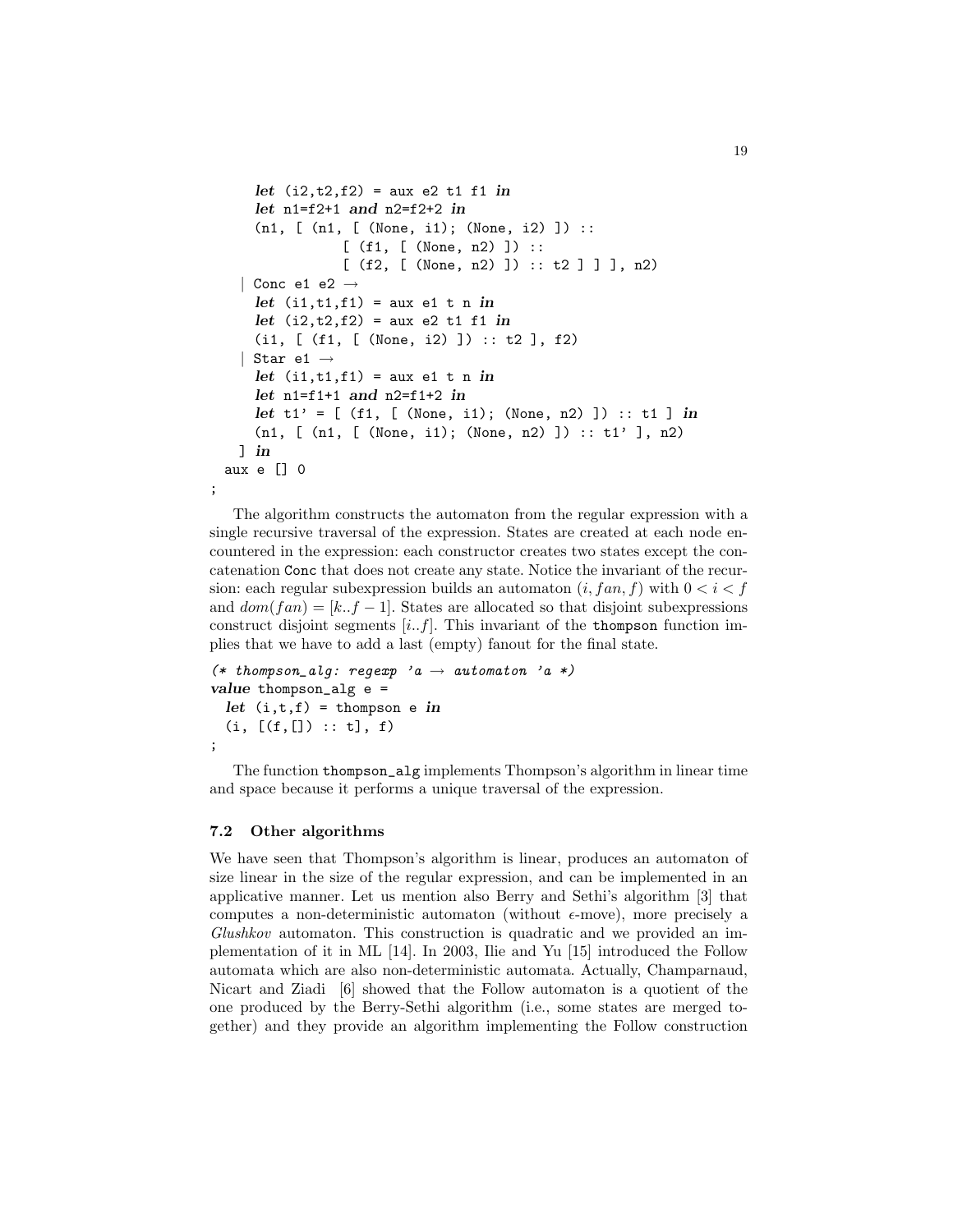in quadratic time. The applicative implementation of the Berry-Sethi algorithm may be extended to yield the Follow automaton [21]. Finally, in 1996 Antimirov proposed an algorithm [2] that compiles even smaller automata than the ones obtained by the Follow construction, provided the input regular expression is presented in star normal form (as defined by Bruggemann [4]). The algorithm presented originally was polynomial in  $O(n^5)$  but Champarnaud and Ziadi [7,8] proposed yet another implementation in quadratic time.

It is possible to validate these various compiling algorithms using some of the algebraic laws of action algebras we presented in Section 3. In particular, using idempotency to collapse states will indicate that the corresponding construction does not preserve the notion of multiplicity of solutions. Furthermore, such a notion of multiplicity, as well as weighted automata modeling statistical properties, generalise to the treatment of valuation semi-rings, for which Allauzen and Mohri [1] propose extensions of the various algorithms. Recently Fischer et al. [10] presented a functional program implementing efficiently the matching problem for weighted regular expressions.

#### 8 A worked-out example

We briefly discussed above how to implement as a machine a finite automaton recognizing a regular language. We may use for instance Thompson's algorithm to compile the automaton from a regular expression defining the language. This example will show that recognizing the language and generating the language are two instances of machines which share the same control component, and vary only on the data domain and its associated semantics. Furthermore, we show in the recognition part that we may compute the multiplicities of the analysed string. However, note that this is possible only because Thompson's construction preserves this notion of multiplicity.

Let us work out completely this method with the regular language defined by the regular expression  $(a^*b + aa(b^*))^*$ .

```
(* An example: recognition and generation of a regular language L *)
```

```
(* L = (a * b + a a(b) * ) * * )value exp =
  let a = Symb 'a' in
  let b = Symb' b' in
  let astarb = Conc (Star a) b in
  let aabstar = Conc a (Conc a (Star b)) in
 Star (Union astarb aabstar)
;
value (i, fan, t) = thompson_alg exp;
value graph n = List \n  <i>assoc</i> n fan;
value delay_eos = fun () \rightarrow Void
```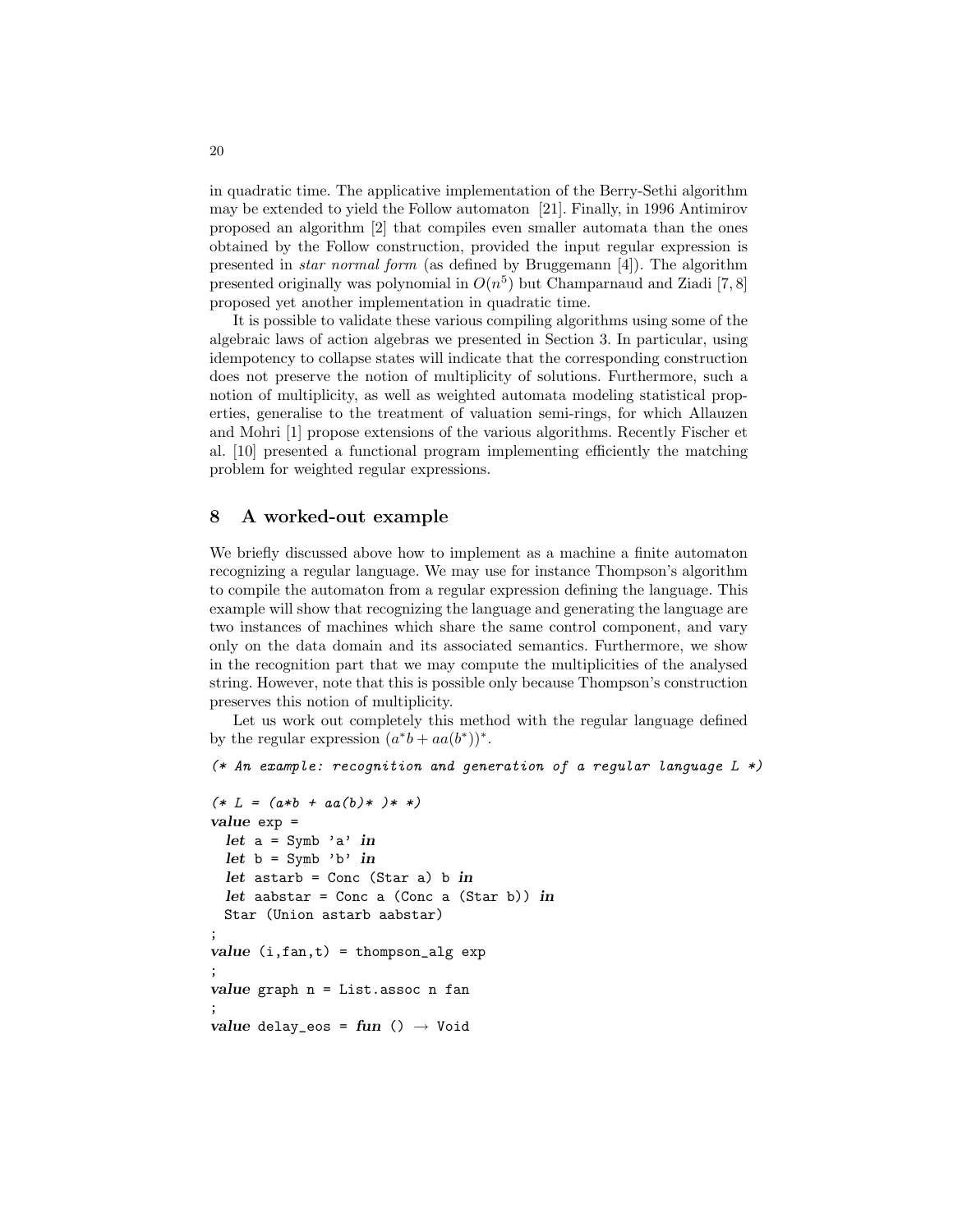```
;
value unit_stream x = Stream x delay_eos
;
module AutoRecog = struct
type data = list char;
type state = int;
type generator = option char;
value transition = graph;
value initial = [ i ];
value accept s = (s = t);value semantics c tape = match c with
   [ None \rightarrow unit_stream tape
   | Some c \rightarrow match tape with
    [[] \rightarrow Void| [ c' :: rest ] \rightarrow if c = c' then unit_stream rest else Void
    ]
  ];
end (* AutoRecog *)
;
module LanguageDeriv = Engine AutoRecog
;
(* The Recog module controls the output of the sub-machine
   LanguageDeriv, insuring that its input is exhausted *)module Recog = struct
type data = list char;
type state = [ S1 |S2 |S3 ];
type generator = int;
value transition = fun
   [ S1 \rightarrow [ (1, S2)]
   | S2 \rightarrow [ (2, S3) ]
   | S3 \rightarrow []
  ];
value initial = [ S1 ];
value accept s = (s = S3);value semantics g tape = match g with
   [ 1 \rightarrow LanguageDeriv.Fair_Engine.simulation tape
   | 2 \rightarrow if tape = [] then unit_stream tape else Void
   | _{-} \rightarrow assert False
  ];
end (* Recog *)
;
module WordRecog = Engine Recog
;
module AutoGen = struct
```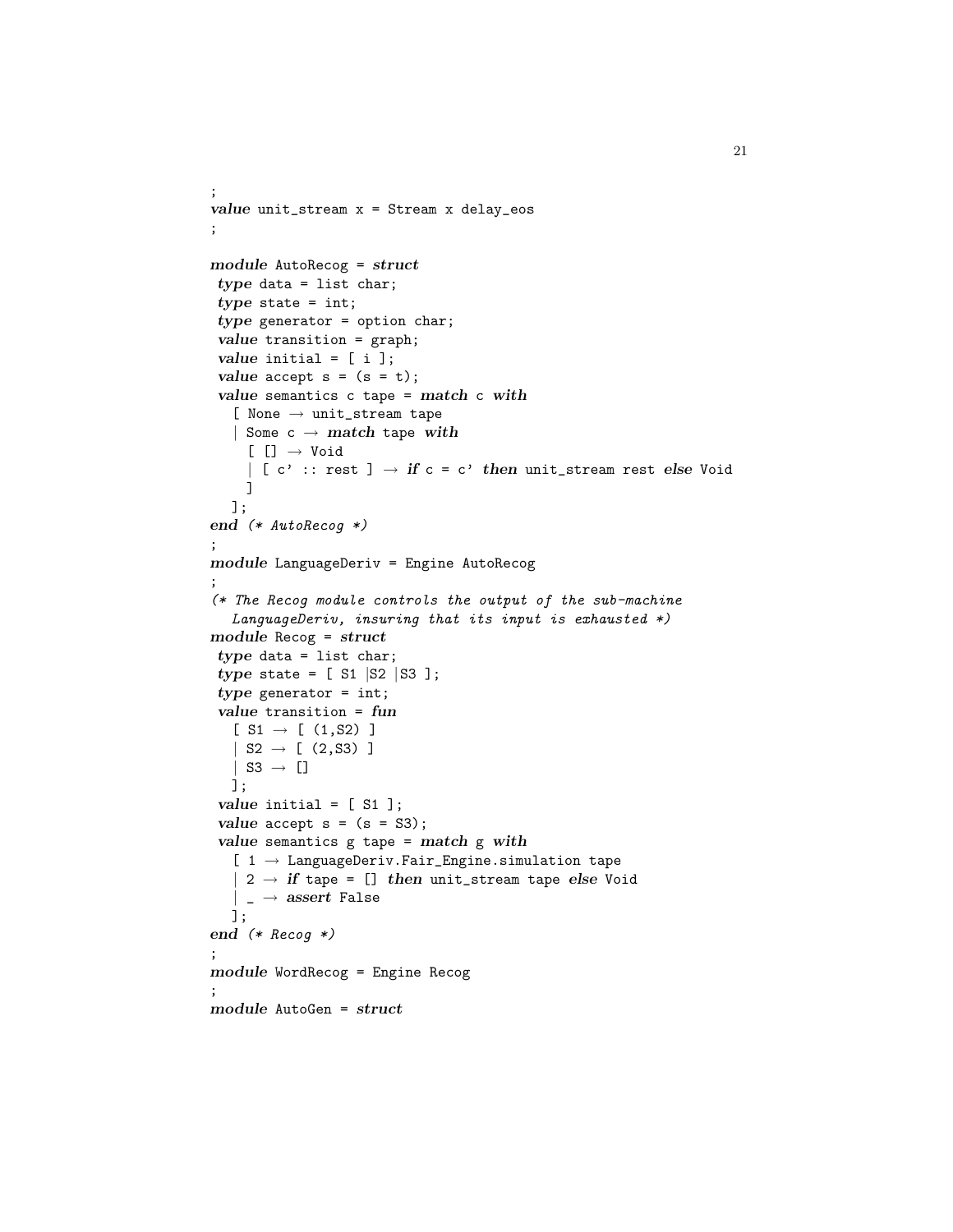```
type data = list char;
type state = int;
type generator = option char;
value transition = graph;
value initial = [i];
value accept s = (s = t);value semantics c tape =
  match c with
  [ None \rightarrow unit_stream tape
  | Some c \rightarrow unit\_stream [ c :: tape ]
  ];
end (* AutoGen *)
;
module AutoGenBound = struct
type data = (list char \times int); (* string with credit bound *)
type state = int;
type generator = option char;
value transition = graph;
value initial = [i];
value accept s = (s = t);value semantics c (tape, n) =
   if n < 0 then Void
  else match c with
    [ None \rightarrow unit_stream (tape, n)
    | Some c \rightarrow unit_stream ([c :: tape ], n-1)
    ];
end (* AutoGenBound *)
;
module WordGen = Engine AutoGen;
module WordGenBound = Engine AutoGenBound;
(* Service functions on character streams for testing *)
(* print char list *)
value print_cl 1 =let rec aux 1 = match 1 with[ [ ] \rightarrow ()| [ c :: rest ] \rightarrow let () = print_char c in aux rest
  ] in
do { aux 1; print_string "\n" }
;
value iter_stream f str =
let rec aux str = match str with
  [ Void \rightarrow ()
  | Stream v del \rightarrow let () = f v in aux (del ())
```
22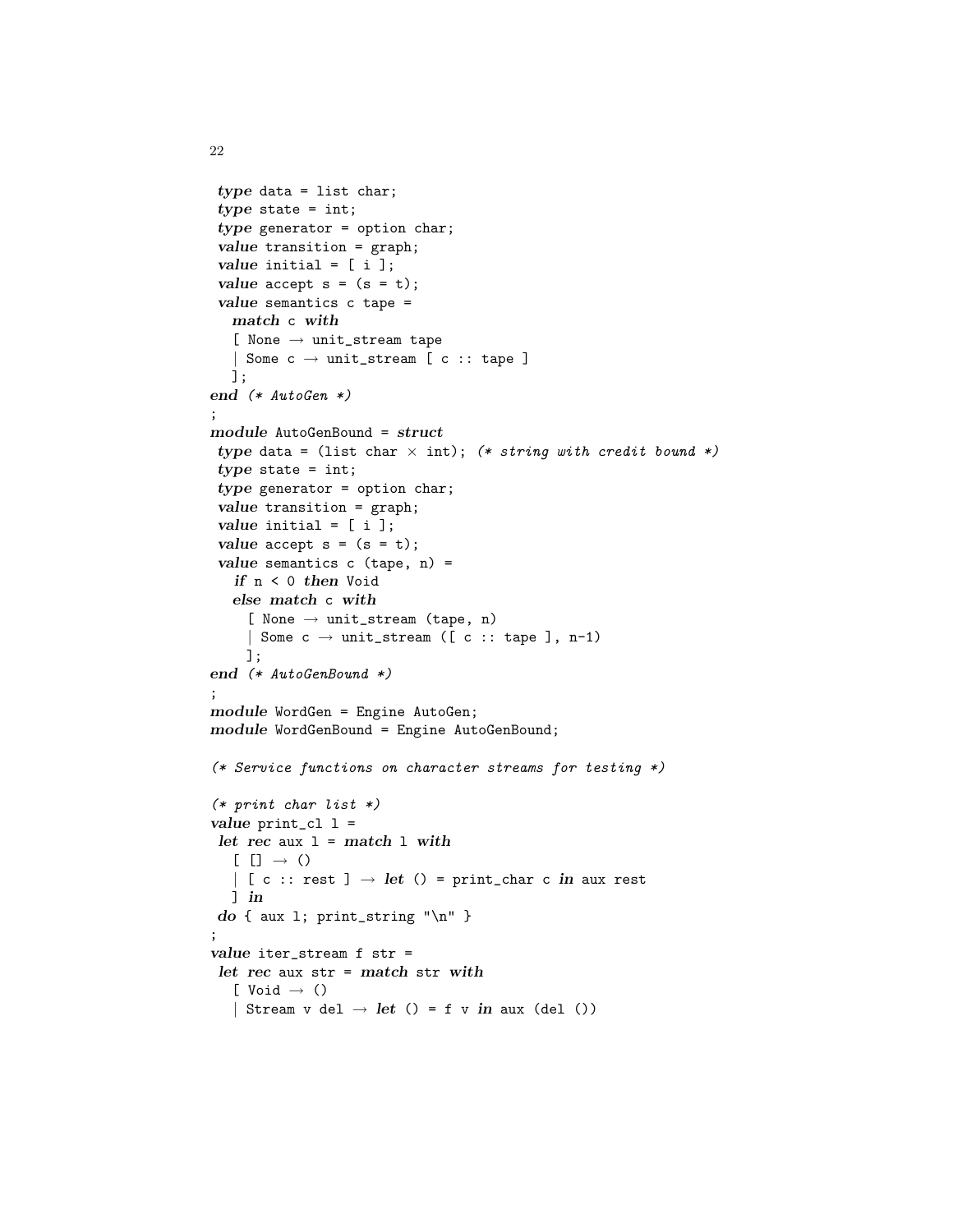```
] in
 aux str
;
value print_cl2 (tape,_) = print_cl tape
;
value cut str n =
 let rec aux i str =
   if i > n then Void
   else match str with
     [ Void → Void
     | Stream v del \rightarrow Stream v (fun () \rightarrow aux (i+1) (del ()))
     \lnaux 0 str
;
value count s =
  let rec aux s n =match s with
    [ Void \rightarrow n
    | Stream _ del \rightarrow aux (del ()) (n+1)
    ] in
 aux s 0
;
print_string "Recognition of word 'aaaa' with multiplicity: ";
print_int (count (WordRecog.FEM.simulation ['a' ; 'a' ; 'a' ; 'a' ]));
print_newline ();
print_string "Recognition of word 'aab' with multiplicity: ";
print_int (count (WordRecog.FEM.simulation ['a' ; 'a' ; 'b' ]));
print_newline ();
(* Remark that we generate mirror images of words in L *)
\texttt{print\_string}\text{ "First$_\sqcup$10$_\sqcup$words$_\sqcup$ in$_\sqcup$^$\sqcup$1n$_\sqcup$a$_\sqcup$complete$_\sqcup$enumeration:\\n";}iter_stream print_cl (cut (WordGen.Fair_Engine.simulation []) 10);
\texttt{print\_string} \text{ "All\_words}\_\texttt{in\_L\_of}\_\texttt{length}\_\texttt{bounded}\_\texttt{by}\_\texttt{3}:\^\texttt{n";}iter_stream print_cl2 (WordGenBound.FEM.simulation ([],3));
   We now show the output of executing the above code:
Recognition of word 'aaaa' with multiplicity: 1
Recognition of word 'aab' with multiplicity: 3
First 10 words in L in a complete enumeration:
b
ba
aa
```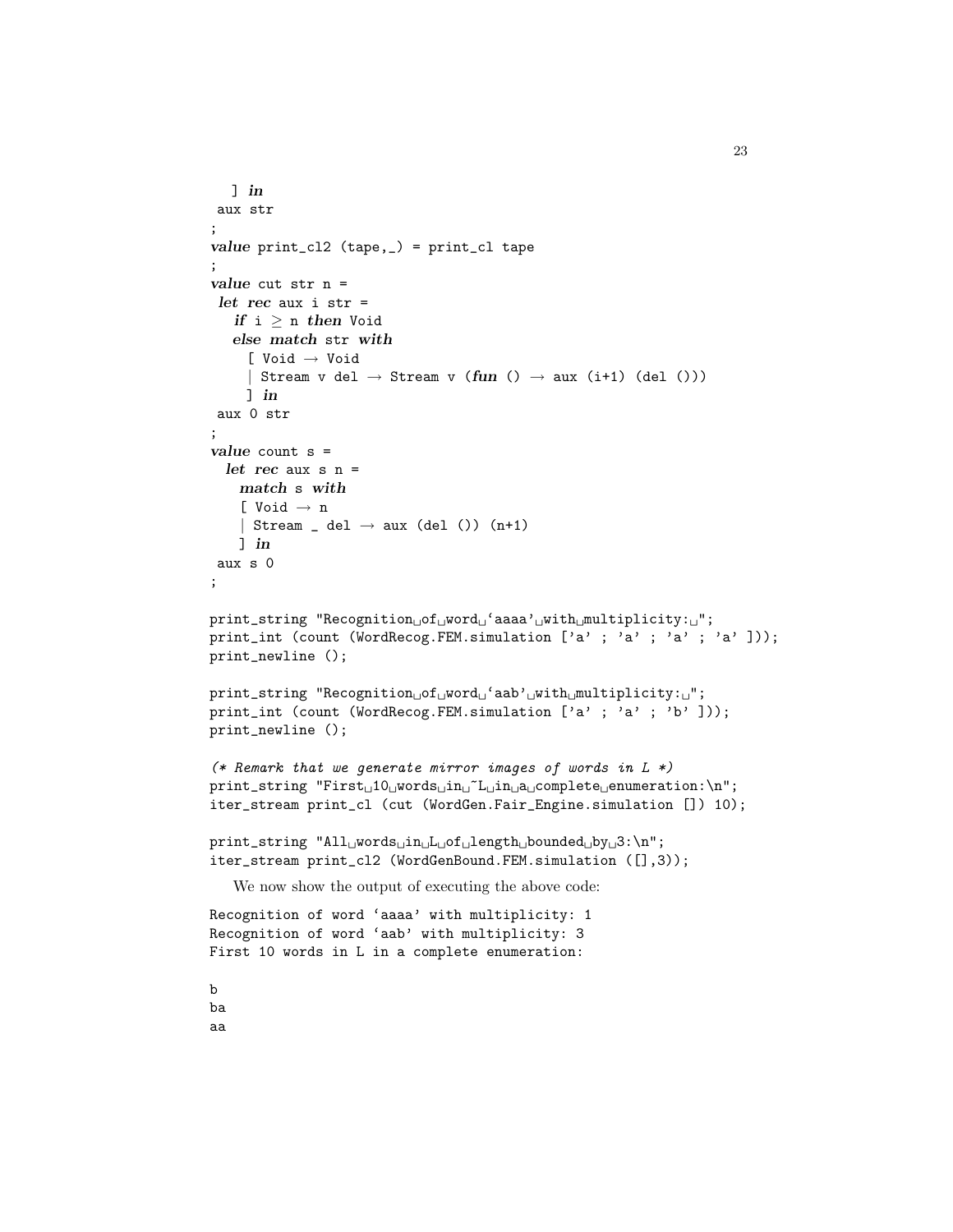baa baa baaa bbaa bb baaaa All words in L of length bounded by 3: baa bba ba bab bbb bb aab b baa baa aa

The running-time of the reactive engine on these small examples is negligible. However the reactive engine performs a backtracking search that has an exponential complexity (this exponential behavior is observable using longer words in the recognition problem). Considering the generality of the relational machine model we propose, the backtracking search is an adequate technique for solving general problem. For specific problems, there might exist specific algorithms reducing the complexity; for instance, the recognition problem for automata on words can be solved in  $O(mn)$  with m the size of the regular expression and n the length of the word (See Fischer et al. [10]).

# Conclusion

24

We have presented a general model of non-deterministic computation based on a computable version of Eilenberg machines. Such relational machines complement a non-deterministic finite-state automaton over an alphabet of relation generators with a semantics function interpreting each relation functionally as a map from data elements to streams of data elements. The relations thus computed form an action algebra in the sense of Pratt. We have surveyed several algorithms that permit to compile the control component of our machines from regular expressions. The data component is implemented as an ML module consistent with an EMK interface. We have shown how to simulate our non-deterministic machines with a reactive engine, parameterized by a strategy. Under appropriate fairness assumptions of the strategy, the simulation is complete. An important special case is that of finite machines, for which the bottom-up strategy is complete, while being efficiently implemented as a flowchart algorithm.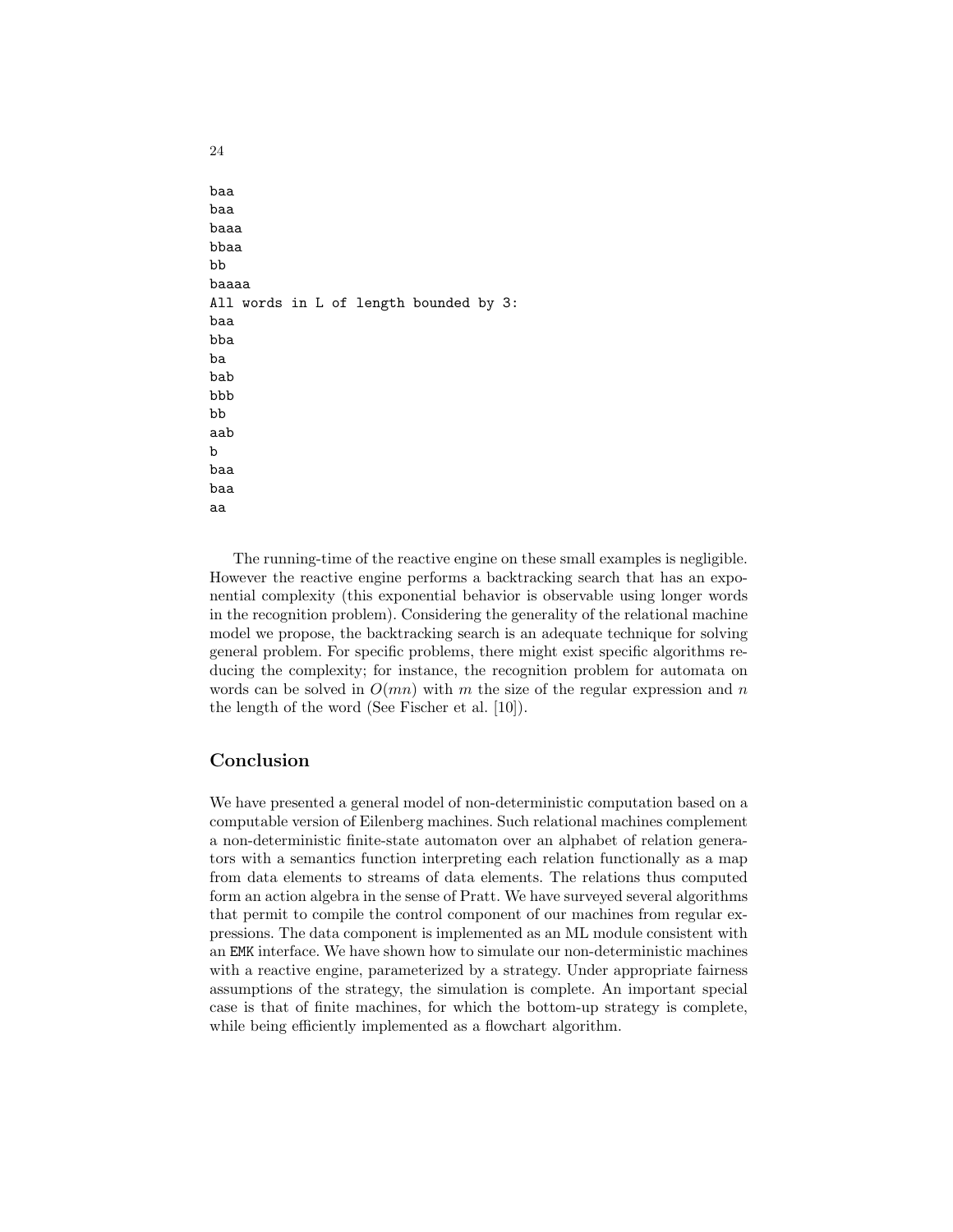We believe this applicative model of relational computing is a sound general basis for non-deterministic search processes. It encompasses the usual applications to parsing/recognition but also to generation of formal languages. It also applies to logic programming, constraints processing, database querying, and proof search for automated proof assistants. It provides a clean framework in which to develop applications to natural-language processing and similar 'artificial intelligence' problems. The flexible nature of the search strategy parameter allows one to account for statistical-optimisation techniques such as hidden Markov chains. Extensions of the action algebras to numerical operators (max, plus) should allow the adaptation of these techniques to important operations research applications such as optimisation. Finally, the ubiquitous nature of relations ought to allow the extension of this model to various models of distributed processing.

### References

- 1. C. Allauzen and M. Mohri. A unified construction of the Glushkov, Follow, and Antimirov automata. Springer-Verlag LNCS, 4162:110–121, 2006.
- 2. V. Antimirov. Partial derivatives of regular expressions and finite automaton constructions. Theor. Comput. Sci., 155(2):291–319, 1996.
- 3. G. Berry and R. Sethi. From regular expressions to deterministic automata. Theoretical Computer Science, 48(1):117–126, 1986.
- 4. A. Brüggemann-Klein. Regular expressions into finite automata. Theor. Comput. Sci., 120(2):197–213, 1993.
- 5. J. A. Brzozowski. Derivatives of regular expressions. J. Assoc. Comp. Mach., 11(4):481–494, October 1964.
- 6. J.-M. Champarnaud, F. Nicart, and D. Ziadi. From the ZPC structure of a regular expression to its follow automaton. International Journal of Algebra and Computation  $(IIAC)$ , 16(1):17–34, 2006.
- 7. J.-M. Champarnaud and D. Ziadi. From c-continuations to new quadratic algorithms for automaton synthesis. International Journal of Algebra and Computation  $(IIAC), 11(6):707-736, 2001.$
- 8. J.-M. Champarnaud and D. Ziadi. Canonical derivatives, partial derivatives and finite automaton constructions. Theoretical Computer Science,  $289(1):137 - 163$ , 2002.
- 9. S. Eilenberg. Automata, Languages, and Machines, volume A. Academic Press, 1974.
- 10. S. Fischer, F. Huch, and T. Wilke. A play on regular expressions: functional pearl. In Proceedings of the 15th ACM SIGPLAN international conference on Functional programming, ICFP '10, pages 357–368, New York, NY, USA, 2010. ACM.
- 11. G. Huet. Confluent reductions: Abstract properties and applications to term rewriting systems. J. ACM, 27,4:797–821, 1980.
- 12. G. Huet. The Zen computational linguistics toolkit: Lexicon structures and morphology computations using a modular functional programming language. In Tutorial, Language Engineering Conference LEC'2002, 2002.
- 13. G. Huet. A functional toolkit for morphological and phonological processing, application to a Sanskrit tagger. J. Functional Programming, 15,4:573–614, 2005.